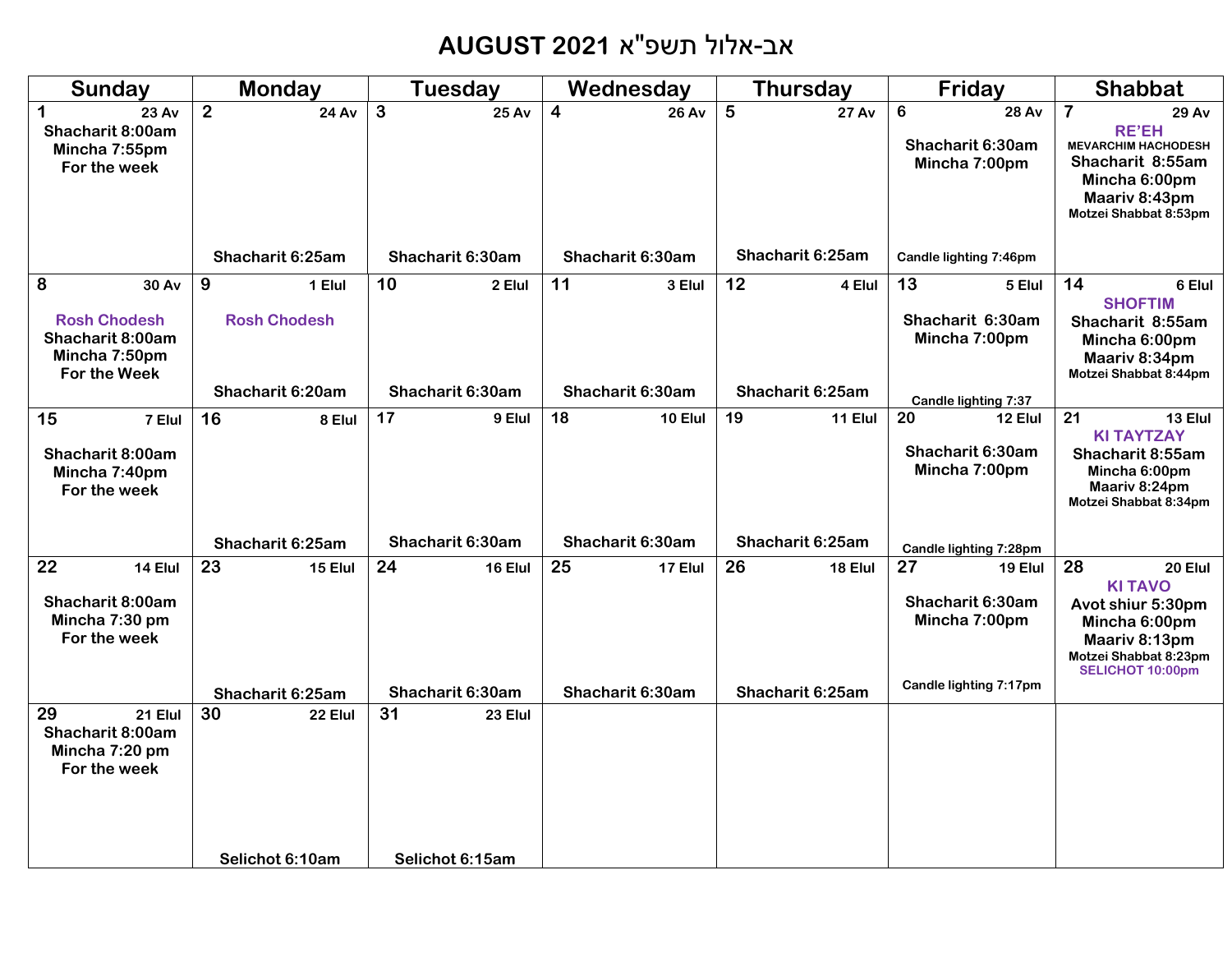# אלול – תשרי תשפ"א- תשפ"ב **2021 SEPTEMBER**

| <b>Sunday</b>                                                                 | <b>Monday</b>                                                                                                                                             | <b>Tuesday</b>                                                                                                                                                                   | Wednesday                                                                                                                                                                     | <b>Thursday</b>                                                                                                                                                         | Friday                                                                                                       | <b>Shabbat</b>                                                                                                                                                   |
|-------------------------------------------------------------------------------|-----------------------------------------------------------------------------------------------------------------------------------------------------------|----------------------------------------------------------------------------------------------------------------------------------------------------------------------------------|-------------------------------------------------------------------------------------------------------------------------------------------------------------------------------|-------------------------------------------------------------------------------------------------------------------------------------------------------------------------|--------------------------------------------------------------------------------------------------------------|------------------------------------------------------------------------------------------------------------------------------------------------------------------|
|                                                                               |                                                                                                                                                           |                                                                                                                                                                                  | 1<br>24 Elul<br>Mincha 7:20pm for<br>the week                                                                                                                                 | $\overline{2}$<br>25 Elul                                                                                                                                               | 3<br>26 Elul<br>Selichot 6:15am<br>Shacharit 6:30am<br>Mincha 7:00pm                                         | $\overline{4}$<br>27 Elul<br><b>NETZAVIM</b><br>Shacharit 8:55am<br>Mincha 5:45pm<br>Maariv 8:04pm<br>Motzei Shabbat 8:14pm                                      |
|                                                                               |                                                                                                                                                           |                                                                                                                                                                                  | Selichot 6:15am<br>Shacharit 6:30am                                                                                                                                           | Selichot 6:10am<br>Shacharit 6:25am                                                                                                                                     | <b>Candlelighting 7:06pm</b>                                                                                 |                                                                                                                                                                  |
| 5<br>28 Elul<br>Selichot 7:45am<br>Shacharit 8:00am<br>Mincha 7:10pm          | 6<br>29 Elul<br><b>Erev Rosh Hashanah</b><br><b>LABOR DAY</b><br>Selichot 5:45am<br><b>Shacharit 7:25am</b><br>Mincha 7:00pm<br><b>Followed by Maariv</b> | $\overline{\mathbf{7}}$<br>1 Tishrei<br><b>ROSH HASHANAH1</b><br>Shacharit 8:00am<br>Shofar 10:45am<br>Mincha 7:00 pm<br><b>Followed by Maariv</b>                               | 8<br>2 Tishrei<br><b>ROSH HASHANAH 2</b><br>Shacharit 8:00am<br>Shofar 10:45am<br>Mincha 7:00 pm<br><b>Followed by Maariv</b><br>Motzei Yom Tov 8:07pm                        | 9<br>3 Tishrei<br><b>Tzom Gedaliah</b><br>Fast Begins: 5:19am<br>Selichot 6:05am<br>Shacharit 6:20am<br>Mincha 6:55pm<br><b>Followed by Maariv</b><br>Fast ends: 7:56pm | 10<br>4 Tishrei<br>Selichot 6:15am<br>Shacharit 6:30am<br>Mincha 7:00pm                                      | 11<br>5 Tishrei<br><b>VAYELECH</b><br><b>Shabbos Shuva</b><br>Shacharit 8:55am<br>Shuva Drasha 4:50pm<br>Mincha 5:45pm<br>Maariv 7:50pm<br>Motzei Shabbat 8:00pm |
|                                                                               | <b>Candle Lighting 7:01pm</b>                                                                                                                             | <b>Candle Lighting 8:08pm</b>                                                                                                                                                    |                                                                                                                                                                               |                                                                                                                                                                         | <b>Candle lighting 6:54pm</b>                                                                                |                                                                                                                                                                  |
| 12<br>6 Tishrei<br>Selichot 7:45am<br>Selichot 8:00am<br>Mincha 6:55pm        | 13<br>7 Tishrei<br>Selichot 6:10am<br>Shacharit 6:25am<br>Mincha 6:55pm                                                                                   | 14<br>8 Tishrei<br>Selichot 6:15am<br>Shacharit 6:30am<br>Mincha 6:55pm<br><b>Kollel Zichron</b><br>Yechezkel<br>7:30pm via zoom                                                 | 15<br>9 Tishrei<br><b>EREV YOM KIPPUR</b><br>Selichot 6:20am<br>Shacharit 6:30am<br>Mincha 3:00pm<br><b>Candle Lighting: 6:46pm</b><br>(and Fast Begins)<br>Kol Nidrei 6:50pm | 16<br>10 Tishrei<br><b>YOM KIPPUR</b><br>Shacharit 8:00am<br>Yizkor 10:45am<br>Mincha 5:00 pm<br>Neila 6:20pm<br>Maariv 7:34pm<br>Fast over: 7:44pm                     | 17<br>11 Tishrei<br>Shacharit 6:30am<br>Mincha 6:50pm<br><b>Candelighting 6:42pm</b>                         | 18<br>12 Tishrei<br><b>HA'AZINU</b><br>Shacharit 8:55am<br>Mincha 5:45pm<br>Maariv 7:41pm<br>Motzei Shabbat 7:51pm                                               |
| 19<br>13 Tishrei<br>Shacharit 8:00am<br>Mincha 6:45pm                         | 20<br>14 Tishrei<br><b>EREV SUKKOT</b><br>Shacharit 6:25am<br>Mincha 6:45pm<br><b>Candle Lighting 6:37pm</b>                                              | 21<br>15 Tishrei<br><b>SUKKOT1</b><br>Shacharit 8:55am<br>Mincha 6:35pm<br>Maariv 7:35pm<br><b>Candle Lighting 7:45pm</b>                                                        | 22<br>16 Tishrei<br><b>SUKKOT 2</b><br>Shacharit 8:55am<br>Mincha 6:30 pm<br>Maariv 7:33pm<br>Motzei Yom Tov 7:43pm                                                           | 23<br>17 Tishrei<br><b>CHOL HAMOED</b><br>Shacharit 6:20am<br>Mincha 6:40pm                                                                                             | 24<br>18 Tishrei<br><b>CHOL HAMOED</b><br>Shacharit 6:20am<br>Mincha 6:40pm<br><b>Candle lighting 6:31pm</b> | 25<br>19 Tishrei<br><b>SUKKOT</b><br><b>CHOL HAMOED</b><br>Shacharit 8:55am<br>Mincha 5:30pm<br>Maariv 7:28pm<br>Motzei Shabbat 7:38pm                           |
| 26<br>20 Tishrei<br><b>CHOL HAMOED</b><br>Shacharit 8:00am<br>Mincha 6:35pm i | 27<br>21 Tishrei<br><b>HOSHANA RABA</b><br>Shacharit 6:20am<br>Mincha 6:30pm<br><b>Candle Lighting 6:26pm</b>                                             | 28<br>22 Tishrei<br><b>SHMINI ATZERET</b><br>Shacharit 8:55am<br>Yizkor 10:45am<br>Mincha 6:25pm<br>Maariv 7:23pm<br><b>Followed by Hakafot</b><br><b>Candle Lighting 7:33pm</b> | 29<br>23 Tishrei<br><b>SIMCHAT TORAH</b><br>Shacharit 8:55am<br>Mincha 6:25pm<br>Maariv 7:21pm<br>Motzei Yom Tov 7:31pm                                                       | 30<br>24 Tishrei<br>Shacharit 6:25am<br>Mincha 6:30pm                                                                                                                   |                                                                                                              |                                                                                                                                                                  |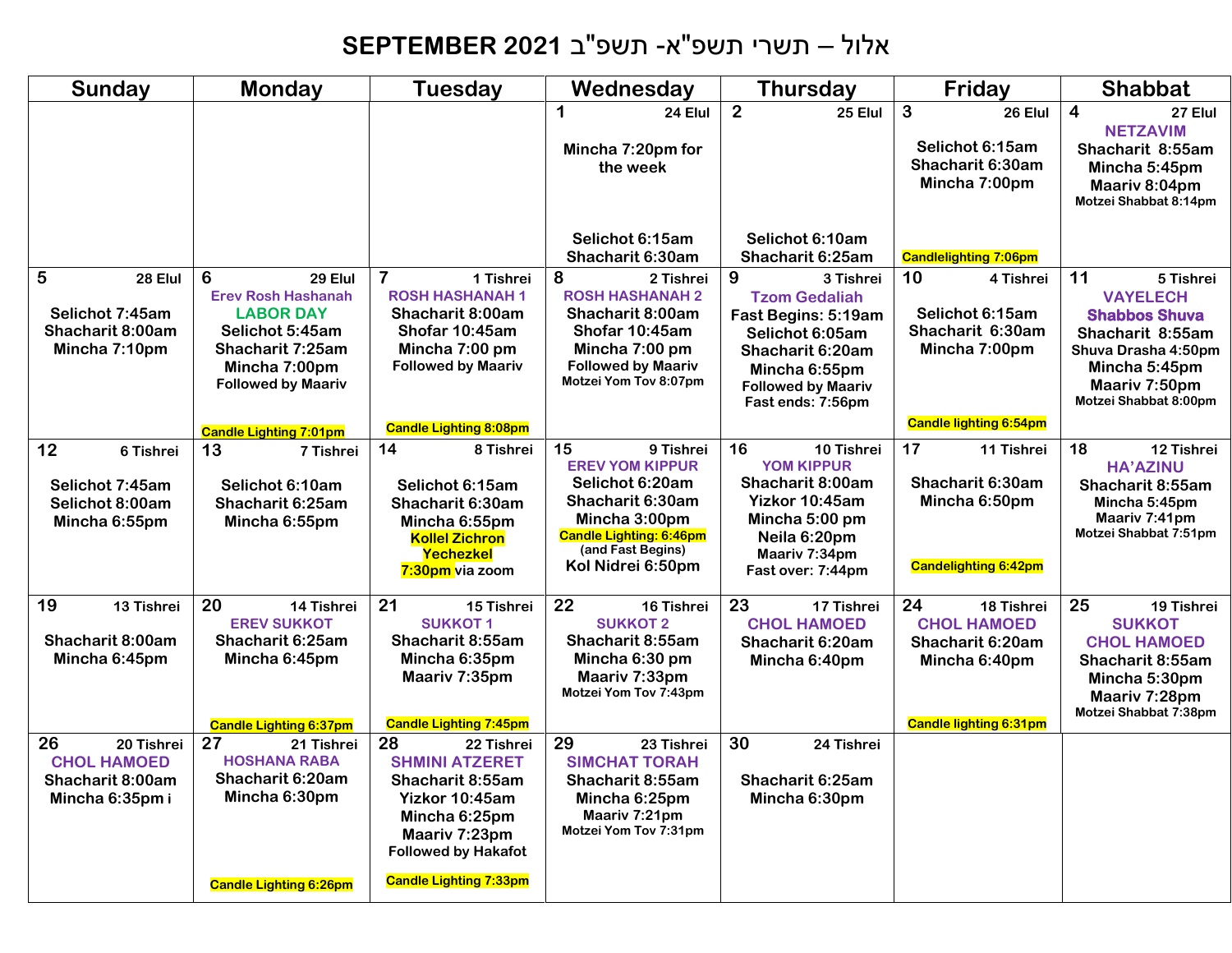# תשרי- חשון תשפ"ב **2021 OCTOBER**

| Sunday                                                                                                                                                                   | <b>Monday</b>                                                                          | <b>Tuesday</b>                                                                                            | Wednesday                                                                     | <b>Thursday</b>                                                                            | Friday                                                                                                                                                                         | <b>Shabbat</b>                                                                                                                                                         |
|--------------------------------------------------------------------------------------------------------------------------------------------------------------------------|----------------------------------------------------------------------------------------|-----------------------------------------------------------------------------------------------------------|-------------------------------------------------------------------------------|--------------------------------------------------------------------------------------------|--------------------------------------------------------------------------------------------------------------------------------------------------------------------------------|------------------------------------------------------------------------------------------------------------------------------------------------------------------------|
| Zoom Shiurim:<br>Sunday night Parsha at 7:00pm<br>Monday Nights for Women at 7:00pm<br>Zoom code:<br>8938765546                                                          |                                                                                        | ly"H Shalosh<br><b>Seudos will begin</b><br><b>On Shabbos</b><br><b>Breishit</b>                          |                                                                               | 1<br>25 Tishrei<br>Shacharit 6:30am<br>Mincha 6:25pm<br><b>Candle lighting 6:19pm</b>      | $\overline{2}$<br>26 Tishrei<br><b>BEREISHIT</b><br><b>Mevarchim</b><br>Shacharit 8:55am<br>Tehilim 5:00 Shiur 5:30<br>Mincha 6:15pm<br>Maariv 7:16pm<br>Motzei Shabbat 7:26pm |                                                                                                                                                                        |
| 3<br>27 Tishrei<br><b>Shacharit 8:00mam</b><br>Mincha 6:20pm<br>For the week<br><b>Zoom Parsha Shiur</b>                                                                 | $\overline{\mathbf{4}}$<br>28 Tishrei<br><b>Zoom Ladies' Shiur</b><br>Shacharit 6:25am | 5<br>29 Tishrei<br><b>Kollel Zichron</b><br>Yechezkel<br>7:30pm<br>Shacharit 6:30am                       | 6<br>30 Tishrei<br><b>ROSH CHODESH</b><br><b>CHESHVAN</b><br>Shacharit 6:20am | $\overline{7}$<br>1 Cheshvan<br><b>ROSH CHODESH</b><br><b>CHESHVAN</b><br>Shacharit 6:20am | 8<br>2 Cheshvan<br>Shacharit 6:30am<br>Mincha 6:15pm<br><b>Candle lighting 6:08pm</b>                                                                                          | 9<br>3 Cheshvan<br><b>NOACH</b><br>Shacharit 8:55am<br>Tehilim 5:00 Shiur 5:30<br>Mincha 6:00pm<br>Maariv 7:03pm<br>Motzei Shabbat 7:13pm                              |
| 10<br>4 Cheshvan<br>Shacharit 8:00am<br>Mincha 6:05pm<br>For the week<br><b>Zoom Parsha Shiur</b>                                                                        | 11<br>5 Cheshvan<br><b>Zoom Ladies' Shiur</b>                                          | 12<br>6 Cheshvan<br><b>Kollel Zichron</b><br>Yechezkel<br>7:30 <sub>pm</sub>                              | 13<br>7 Cheshvan                                                              | 14<br>8 Cheshvan                                                                           | 15<br>9 Cheshvan<br>Shacharit 6:30am<br>Mincha 6:05pm                                                                                                                          | 16<br>10 Cheshvan<br><b>LECH LECHA</b><br>Shacharit 8:55am<br>Tehilim 4:30 Shiur 5:00<br>Mincha 5:50pm<br>Maariv 6:54pm<br>Motzei Shabbat 7:04pm                       |
| 17<br>11 Cheshvan<br><b>Shacharit 8:00am</b><br>Mincha 5:55pm<br>For the week<br><b>Zoom Parsha Shiur</b><br><b>Defensive Driving Class</b><br>9:30am                    | Shacharit 6:25am<br>18<br>12 Cheshvan<br><b>Zoom Ladies' Shiur</b><br>Shacharit 6:25am | Shacharit 6:30am<br>19<br>13 Cheshvan<br><b>Kollel Zichron</b><br>Yechezkel<br>7:30pm<br>Shacharit 6:30am | Shacharit 6:30am<br>20<br>14 Cheshvan<br>Shacharit 6:30am                     | Shacharit 6:25pm<br>21<br>15 Cheshvan<br>Shacharit 6:25am                                  | <b>Candle lighting 5:57pm</b><br>22<br>16 Cheshvan<br>Shacharit 6:30am<br>Mincha 5:55pm<br><b>Candle lighting 5:47pm</b>                                                       | 23<br>17 Cheshvan<br><b>VAYEIRA</b><br>Shacharit 8:55am<br>Tehilim 4:30 Shiur 5:00<br>Mincha 5:40pm<br>Maariv 6:44pm<br>Motzei Shabbat 6:54pm                          |
| 24<br>18 Cheshvan<br>Shacharit 8:00am<br>Mincha 5:45pm<br><b>Zoom Parsha Shiur</b><br>31<br>25 Cheshvan<br>Shacharit 8:00am<br>Mincha 5:40pm<br><b>Zoom Parsha Shiur</b> | 25<br>19 Cheshvan<br><b>Zoom Ladies' Shiur</b><br>Shacharit 6:25am                     | 26<br>20 Cheshvan<br><b>Kollel Zichron</b><br>Yechezkel<br>7:30pm<br>Shacharit 6:30am                     | 27<br>21 Cheshvan<br>Shacharit 6:30am                                         | 28<br>22 Cheshvan<br>Shacharit 6:25am                                                      | 29<br>23 Cheshvan<br>Shacharit 6:30am<br>Mincha 5:45pm<br><b>Candle lighting 5:37pm</b>                                                                                        | 30<br>24 Cheshvan<br><b>CHAYEI SARAH</b><br><b>Mevarchim</b><br>Shacharit 8:55am<br>Tehilim 4:30 Shiur 5:00<br>Mincha 5:35pm<br>Maariv 6:35pm<br>Motzei Shabbat 6:45pm |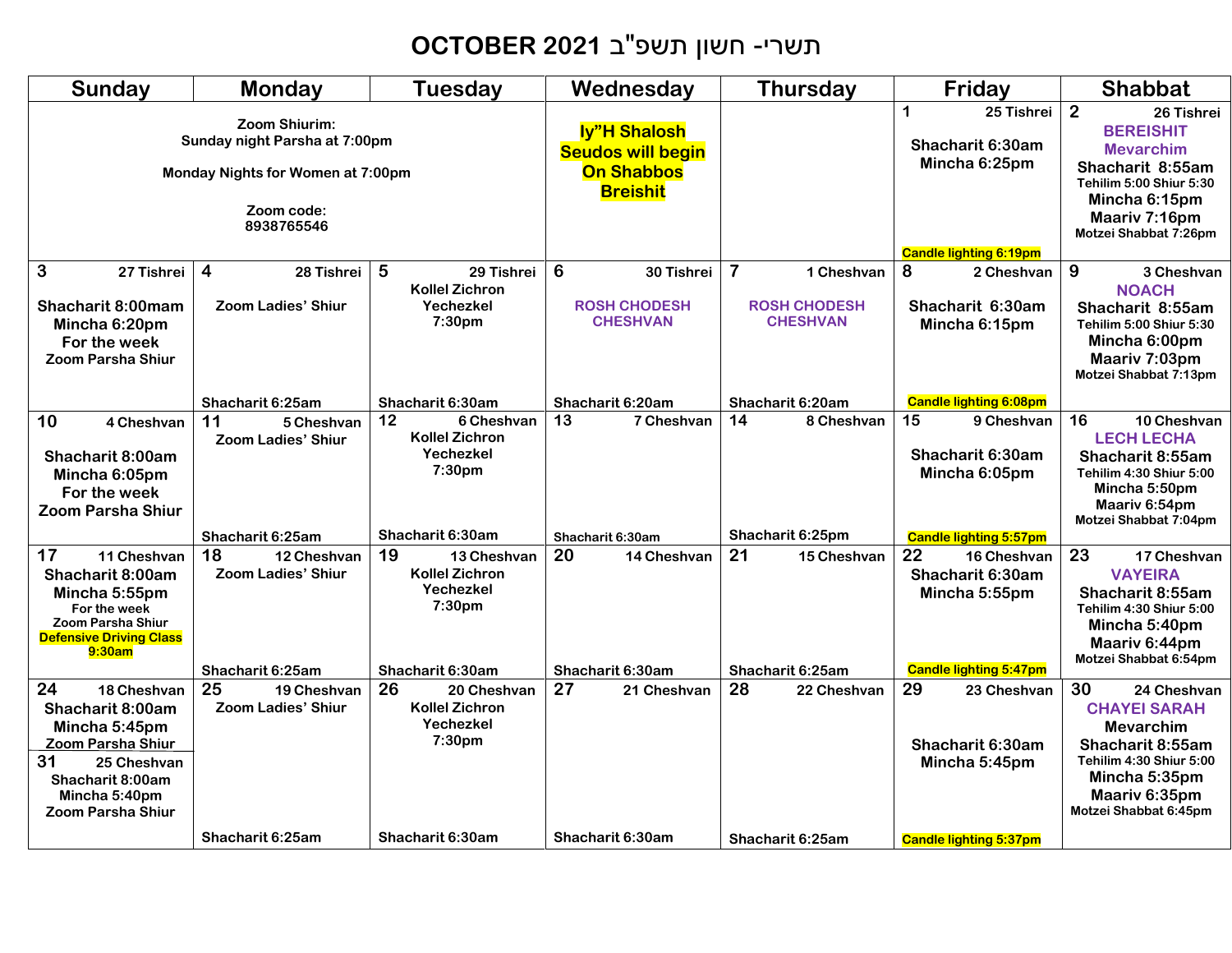# חשון- כסלו תשפ"ב **2021 NOVEMBER**

| <b>Sunday</b>                                                                                                                                    | <b>Monday</b>                                         | <b>Tuesday</b>                                                                | Wednesday                                                | <b>Thursday</b>                                          | Friday                                                             | <b>Shabbat</b>                                                                                                                                     |
|--------------------------------------------------------------------------------------------------------------------------------------------------|-------------------------------------------------------|-------------------------------------------------------------------------------|----------------------------------------------------------|----------------------------------------------------------|--------------------------------------------------------------------|----------------------------------------------------------------------------------------------------------------------------------------------------|
|                                                                                                                                                  | 1<br>26 Cheshvan<br>Mincha 5:40 pm                    | $\overline{2}$<br>27 Cheshvan<br><b>Election Day</b><br><b>Kollel Zichron</b> | $\mathbf{3}$<br>28 Cheshvan                              | $\overline{4}$<br>29 Cheshvan                            | $5\phantom{1}$<br>1 Kislev<br><b>ROSH CHODESH</b><br><b>KISLEV</b> | 6<br>2 Kislev<br><b>TOLDOT</b>                                                                                                                     |
|                                                                                                                                                  | For the week<br><b>Zoom Ladies' Shiur</b>             | Yechezkel<br>7:30pm                                                           |                                                          |                                                          | Shacharit 6:20am<br>Mincha 5:35pm                                  | Shacharit 8:55am<br><b>Tehilim 4:15 Shiur 4:45</b><br>Mincha 5:25pm<br>Maariv 6:27pm<br>Motzei Shabbat 6:37pm                                      |
|                                                                                                                                                  | Shacharit 6:25am                                      | Shacharit 6:30am                                                              | Shacharit 6:30am                                         | Shacharit 6:25am                                         | <b>Candle lighting 5:29pm</b>                                      |                                                                                                                                                    |
| $\overline{\mathbf{7}}$<br>3 Kislev<br><b>Shacharit 8:00mam</b><br>Mincha 4:30pm<br>For the week<br>Zoom Parsha Shiur<br><b>Daylight Savings</b> | 8<br>4 Kislev<br><b>Zoom Ladies' Shiur</b>            | 9<br>5 Kislev<br><b>Kollel Zichron</b><br>Yechezkel<br>7:30pm                 | 10<br>6 Kislev<br><b>ROSH CHODESH</b><br><b>CHESHVAN</b> | 11<br>7 Kislev<br><b>ROSH CHODESH</b><br><b>CHESHVAN</b> | 12<br>8 Kislev<br>Shacharit 6:30am<br>Mincha 4:30pm                | 13<br>9 Kislev<br><b>VAYEITZEI</b><br>Shacharit 8:55am<br>Tehilim 3:00 Shiur 3:30<br>Mincha 4:20pm<br>Maariv 5:20pm<br>Motzei Shabbat 5:30pm       |
| <b>Begins</b>                                                                                                                                    | Shacharit 6:25am                                      | Shacharit 6:30am                                                              | Shacharit 6:25am                                         | Shacharit 6:25am                                         | <b>Candle lighting 4:22pm</b>                                      |                                                                                                                                                    |
| 14<br>10 Kislev<br>Shacharit 8:00am<br>Mincha 4:25pm<br>For the week<br><b>Zoom Parsha Shiur</b>                                                 | 15<br>11 Kislev<br><b>Zoom Ladies' Shiur</b>          | 16<br>12 Kislev<br><b>Kollel Zichron</b><br>Yechezkel<br>7:30pm               | 17<br>13 Kislev                                          | 18<br>14 Kislev                                          | 19<br>15 Kislev<br>Shacharit 6:30am<br>Mincha 4:25pm               | 20<br>16 Kislev<br><b>VAYISHLACH</b><br>Shacharit 8:55am<br>Tehilim 3:00 Shiur 3:30<br>Mincha 4:15pm<br>Maariv 5:15pm<br>Motzei Shabbat 5:25pm     |
|                                                                                                                                                  | Shacharit 6:25am                                      | Shacharit 6:30am                                                              | Shacharit 6:30am                                         | Shacharit 6:25pm                                         | <b>Candle lighting 4:16pm</b>                                      |                                                                                                                                                    |
| 17 Kislev<br>21<br>Shacharit 8:00am<br>Mincha 4:20pm<br>For the week<br><b>Zoom Parsha Shiur</b>                                                 | 22<br>18 Kislev<br><b>Zoom Ladies' Shiur</b>          | 23<br>19 Kislev<br><b>Kollel Zichron</b><br>Yechezkel<br>7:30pm               | 24<br>20 Kislev                                          | 25<br>21 Kislev<br><b>THANKSGIVING</b>                   | 26<br>22 Kislev<br>Shacharit 6:30am<br>Mincha 4:20pm               | 27<br>23 Kislev<br><b>VAYEISHEV</b><br><b>MEVARCHIM HACHODESH</b><br>Shacharit 8:55am<br>Tehilim 3:00 Shiur 3:30<br>Mincha 4:10pm<br>Maariv 5:11pm |
|                                                                                                                                                  | Shacharit 6:25am                                      | Shacharit 6:30am<br>30<br>26 Kislev                                           | Shacharit 6:30am                                         | Shacharit 7:25am                                         | <b>Candle lighting 4:12pm</b><br>Zoom Shiurim:                     | Motzei Shabbat 5:21pm                                                                                                                              |
| 28<br>24 Kislev<br>Shacharit 8:00am<br>Mincha 4:20pm<br>For the week                                                                             | 29<br>25 Kislev                                       |                                                                               |                                                          |                                                          | Sunday night Parsha at 7:00pm<br>Monday Nights for Women at 7:00pm |                                                                                                                                                    |
| <b>Erev Chanukah</b>                                                                                                                             | 1st Day of Chanukah                                   | 2 <sup>nd</sup> Day of Chanukah                                               |                                                          |                                                          | Zoom code:<br>8938765546                                           |                                                                                                                                                    |
| 1st Light of Chanukah                                                                                                                            | 2 <sup>nd</sup> Light of Chanukah<br>Shacharit 6:20am | 3rd Light of Chanukah<br>Shacharit 6:20am                                     |                                                          |                                                          |                                                                    |                                                                                                                                                    |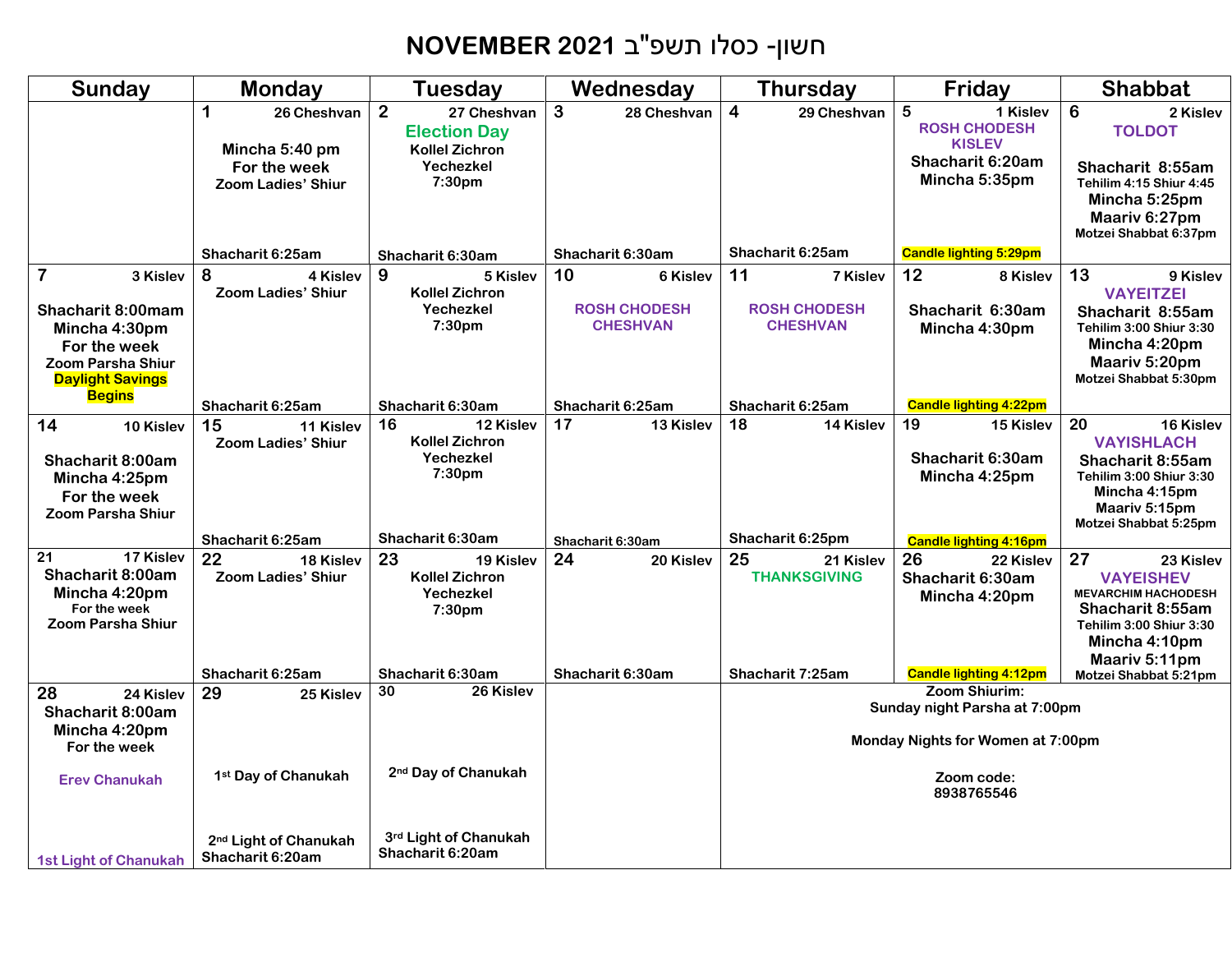# כסלו - טבת תשפ"ב **2021 DECEMBER**

| Sunday                                                                                                                           | <b>Monday</b>                                                                                                   | <b>Tuesday</b>                                                                                                                           | Wednesday                                                                | <b>Thursday</b>                                      | Friday                                                                                              | <b>Shabbat</b>                                                                                                                                                       |
|----------------------------------------------------------------------------------------------------------------------------------|-----------------------------------------------------------------------------------------------------------------|------------------------------------------------------------------------------------------------------------------------------------------|--------------------------------------------------------------------------|------------------------------------------------------|-----------------------------------------------------------------------------------------------------|----------------------------------------------------------------------------------------------------------------------------------------------------------------------|
|                                                                                                                                  | Zoom Shiurim:<br>Sunday night Parsha at 7:00pm<br>Monday Nights for Women at 7:00pm<br>Zoom code:<br>8938765546 |                                                                                                                                          | 1<br>27 Cheshvan<br>Mincha 4:20pm<br>For the week<br>3rd Day of Chanukah | $\overline{2}$<br>28 Cheshvan<br>4th Day of Chanukah | $\mathbf{3}$<br>29 Cheshvan<br>5 <sup>th</sup> Day of Chanukah<br>Shacharit 6:20am<br>Mincha 4:20pm | $\overline{\mathbf{4}}$<br>30 Cheshvan<br><b>MIKEITZ</b><br><b>Shabbos Chanukah</b><br><b>Rosh Chodesh Tevet</b><br>Shacharit 8:55am<br>Tal u'matar<br>Mincha 4:10pm |
|                                                                                                                                  |                                                                                                                 |                                                                                                                                          | 4th Light of Chanukah<br>Shacharit 6:20am                                | 5th Light of Chanukah<br>Shacharit 6:20am            | 5 <sup>th</sup> Light of Chanukah<br><b>Candle lighting 4:10pm</b>                                  | Maariv 5:09pm<br>Motzei Shabbat 5:19pm                                                                                                                               |
| 5<br>1 Tevet<br><b>Rosh Chodesh Tevet</b><br>7 <sup>th</sup> Day of Chanukah<br>Shacharit 8:00am<br>Tal u'Matar<br>Mincha 4:20pm | 2 Tevet<br>6<br>8 <sup>th</sup> Day of Chanukah                                                                 | $\overline{7}$<br>3 Tevet<br><b>Kollel Zichron</b><br>Yechezkel<br>7:30pm                                                                | 8<br>4 Tevet                                                             | 9<br>5 Tevet                                         | 10<br>6 Tevet<br>Shacharit 6:30am<br>Mincha 4:20pm                                                  | 11<br>7 Tevet<br><b>VAYIGASH</b><br>Shacharit 8:55am<br>Tehilim 3:00 Shiur 3:30<br>Mincha 4:10pm<br>Maariv 5:09pm<br>Motzei Shabbat 5:19pm                           |
| 8 <sup>th</sup> Light of Chanukah                                                                                                | Shacharit 6:20am                                                                                                | Shacharit 6:30am                                                                                                                         | Shacharit 6:30am                                                         | Shacharit 6:25am                                     | <b>Candle lighting 4:10pm</b>                                                                       |                                                                                                                                                                      |
| 12<br>8 Tevet<br><b>Shacharit 8:00am</b><br>Mincha 4:20pm<br>For the week<br><b>Zoom Parsha Shiur</b>                            | 13<br>9 Tevet<br><b>Zoom Ladies' Shiur</b>                                                                      | 14<br>10 Tevet<br><b>ASARAH B'TEVET</b><br>Fast Begins: 5:59am<br>Shacharit 6:20am<br>Mincha 4:10pm<br>Maariv 5:05pm<br>Fast Ends 5:15pm | 15<br>11 Tevet                                                           | 16<br>12 Tevet                                       | 17<br>13 Tevet<br>Shacharit 6:30am<br>Mincha 4:20pm                                                 | 18<br>14 Tevet<br><b>VAYECHI</b><br>Shacharit 8:55am<br>Tehilim 3:00 Shiur 3:30<br>Mincha 4:10pm<br>Maariv 5:11pm<br>Motzei Shabbat 5:21pm                           |
|                                                                                                                                  | Shacharit 6:25am                                                                                                |                                                                                                                                          | Shacharit 6:30am                                                         | Shacharit 6:25pm                                     | <b>Candle lighting 4:12pm</b>                                                                       |                                                                                                                                                                      |
| 15 Tevet<br>19<br>Shacharit 8:00am<br>Mincha 4:20pm<br>For the week<br><b>Zoom Parsha Shiur</b>                                  | 20<br>16 Tevet<br><b>Zoom Ladies' Shiur</b>                                                                     | 21<br>17 Tevet<br><b>Kollel Zichron</b><br>Yechezkel<br>7:30pm                                                                           | 22<br>18 Tevet                                                           | 23<br>19 Tevet                                       | 24<br>20 Tevet<br>Shacharit 6:30am<br>Mincha 4:20pm                                                 | 25<br>21 Tevet<br><b>SHEMOT</b><br>Shacharit 8:55am<br>Tehilim 3:00 Shiur 3:30<br>Mincha 4:15pm<br>Maariv 5:15pm<br>Motzei Shabbat 5:25pm                            |
|                                                                                                                                  | Shacharit 6:25am                                                                                                | Shacharit 6:30am<br>28<br>24 Tevet                                                                                                       | Shacharit 6:30am<br>$\overline{29}$<br>25 Tevet                          | Shacharit 6:25am<br>$\overline{30}$<br>26 Tevet      | <b>Candle lighting 4:15pm</b>                                                                       |                                                                                                                                                                      |
| 26<br>22 Tevet<br>Shacharit 8:00am<br>Mincha 4:25pm<br>For the week<br><b>Zoom Parsha Shiur</b>                                  | 27<br>23 Tevet<br><b>Zoom Ladies' Shiur</b>                                                                     | <b>Kollel Zichron</b><br>Yechezkel<br>7:30pm                                                                                             |                                                                          |                                                      | 31<br>27 Tevet<br>Shacharit 6:30am<br>Mincha 4:30pm                                                 |                                                                                                                                                                      |
|                                                                                                                                  | Shacharit 6:25am                                                                                                | Shacharit 6:30am                                                                                                                         | Shacharit 6:30am                                                         | Shacharit 6:25am                                     | <b>Candle lighting 4:20pm</b>                                                                       |                                                                                                                                                                      |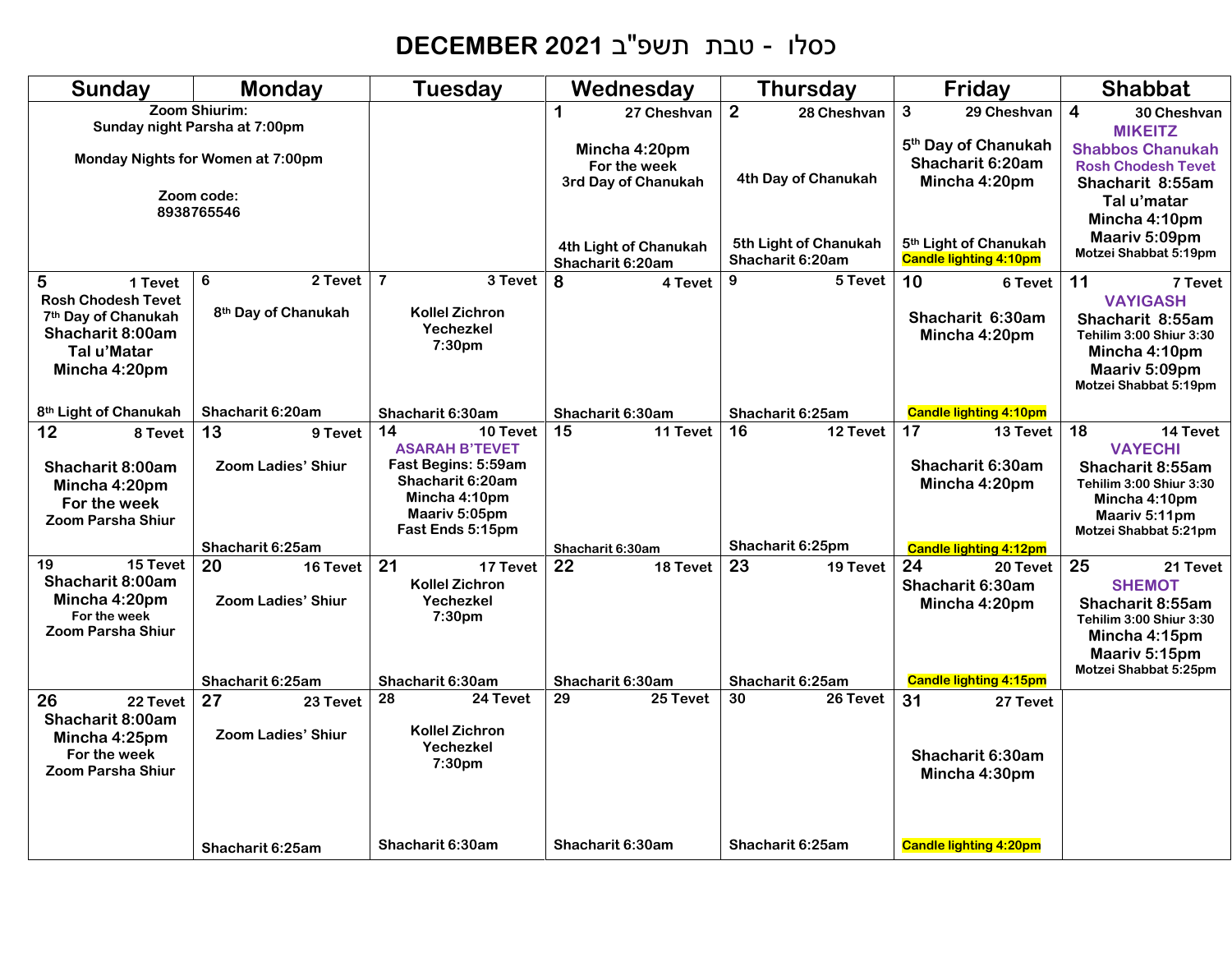#### טבת -שבט תשפ"ב **2022 JANUARY**

| Sunday                                                                                                                                                                   | Monday                                                                                                           | Tuesday                                                                             | Wednesday                           | Thursday                            | Friday                                                                                | <b>Shabbat</b>                                                                                                                                                    |
|--------------------------------------------------------------------------------------------------------------------------------------------------------------------------|------------------------------------------------------------------------------------------------------------------|-------------------------------------------------------------------------------------|-------------------------------------|-------------------------------------|---------------------------------------------------------------------------------------|-------------------------------------------------------------------------------------------------------------------------------------------------------------------|
|                                                                                                                                                                          | Zoom Shiurim:<br>Sunday night Parsha at 7:00pm<br>Monday Nights for Women at 7:00pm<br>Zoom code:<br>8938765546  |                                                                                     |                                     |                                     |                                                                                       | 1<br>28 Tevet<br><b>VA'ERA</b><br><b>Mevarchim</b><br>Shacharit 8:55am<br>Tehilim 3:15 Shiur 3:45<br>Mincha 4:20pm<br>Maariv 5:20pm<br>Motzei Shabbat 5:30pm      |
| $\overline{2}$<br>29 Tevet<br>Shacharit 8:00am<br>Mincha 4:30pm<br>For the week<br><b>Zoom Parsha Shiur</b>                                                              | 3<br>1 Shevat<br><b>Rosh Chodesh Shevat</b><br><b>Zoom Ladies' Shiur</b>                                         | $\overline{\mathbf{4}}$<br>2 Shevat<br><b>Kollel Zichron</b><br>Yechezkel<br>7:30pm | 5<br>3 Shevat                       | 6<br>4 Shevat                       | $\overline{7}$<br>5 Shevat<br>Shacharit 6:30am<br>Mincha 4:35pm                       | 8<br>6 Shevat<br><b>BO</b><br>Shacharit 8:55am<br>Tehilim 3:15 Shiur 3:45<br>Mincha 4:25pm<br>Maariv 5:27pm<br>Motzei Shabbat 5:37pm                              |
|                                                                                                                                                                          | Shacharit 6:20am                                                                                                 | Shacharit 6:30am                                                                    | Shacharit 6:30am                    | Shacharit 6:25am                    | <b>Candle lighting 4:27pm</b>                                                         |                                                                                                                                                                   |
| 9<br>7 Shevat<br>Shacharit 8:00am<br>Mincha 4:40pm<br>For the week<br><b>Zoom Parsha Shiur</b>                                                                           | 10<br>8 Shevat<br><b>Zoom Ladies' Shiur</b>                                                                      | 11<br>9 Shevat<br><b>Kollel Zichron</b><br>Yechezkel<br>7:30pm                      | 12<br>10 Shevat                     | 13<br>11 Shevat                     | 14<br>12 Shevat<br>Shacharit 6:30am<br>Mincha 4:40pm                                  | 15<br>13 Shevat<br><b>BESHALACH</b><br><b>SHIRA</b><br>Shacharit 8:55am<br>Tehilim 3:15 Shiur 3:45<br>Mincha 4:30pm                                               |
|                                                                                                                                                                          | Shacharit 6:25am                                                                                                 | Shacharit 6:30am                                                                    | Shacharit 6:30am                    | Shacharit 6:25pm                    | <b>Candle lighting 4:34pm</b>                                                         | Maariv 5:34pm<br>Motzei Shabbat 5:44pm                                                                                                                            |
| 16<br>14 Shevat<br>Shacharit 8:00am<br>Mincha 4:45pm<br>For the week Zoom<br>Parsha Shiur                                                                                | 17<br>15 Shevat<br><b>Tu B'Shevat</b><br>Shacharit 6:25am                                                        | 18<br>16 Shevat<br><b>Kollel Zichron</b><br>Yechezkel<br>7:30pm<br>Shacharit 6:30am | 19<br>17 Shevat<br>Shacharit 6:30am | 20<br>18 Shevat<br>Shacharit 6:25am | 21<br>19 Shevat<br>Shacharit 6:30am<br>Mincha 4:50pm<br><b>Candle lighting 4:42pm</b> | 22<br>20 Shevat<br><b>YITRO</b><br>Shacharit 8:55am<br>Tehilim 3:30 Shiur 4:00<br>Mincha 4:40pm<br>Maariv 5:42pm<br>Motzei Shabbat 5:52pm                         |
| 23<br>21 Shevat<br>Shacharit 8:00am<br>Mincha 4:55pm<br>For the week<br><b>Zoom Parsha Shiur</b><br>30<br>28 Shevat<br>Shacharit 8:00am<br>Mincha 5:00pm<br>For the week | 24<br>22 Shevat<br><b>Zoom Ladies' Shiur</b><br>31<br>29 Shevat<br><b>Zoom Ladies' Shiur</b><br>Shacharit 6:25am | 25<br>23 Shevat<br><b>Kollel Zichron</b><br>Yechezkel<br>7:30pm<br>Shacharit 6:30am | 26<br>24 Shevat<br>Shacharit 6:30am | 27<br>25 Shevat<br>Shacharit 6:25am | 28<br>26 Shevat<br>Shacharit 6:30am<br>Mincha 5:00pm<br><b>Candle lighting 4:50pm</b> | 29<br>27 Shevat<br><b>MISHPATIM</b><br><b>Mevarchim</b><br>Shacharit 8:55am<br>Tehilim 3:45 Shiur 4:15<br>Mincha 4:50pm<br>Maariv 5:51pm<br>Motzei Shabbat 6:01pm |
| <b>Zoom Parsha Shiur</b>                                                                                                                                                 |                                                                                                                  |                                                                                     |                                     |                                     |                                                                                       |                                                                                                                                                                   |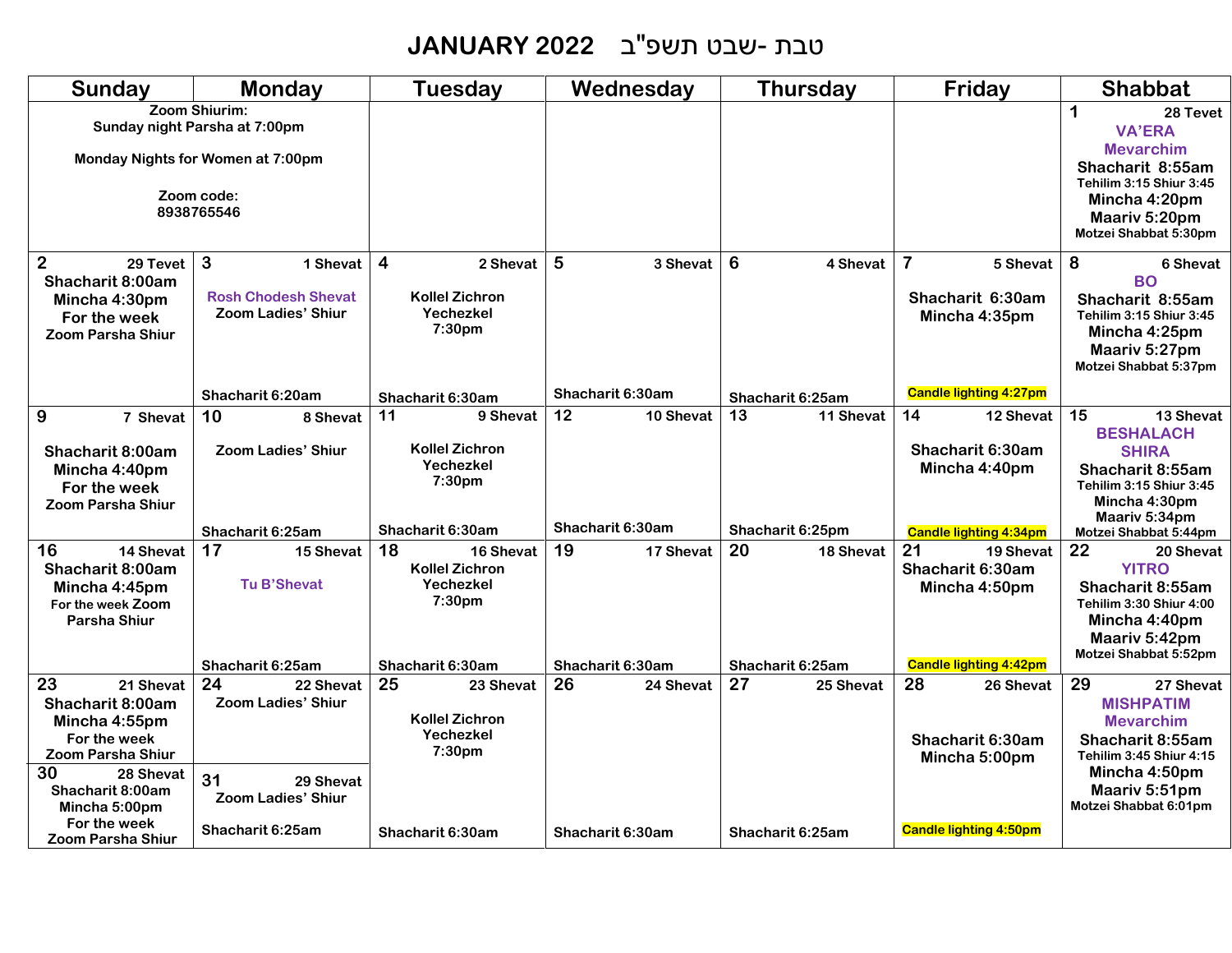# שבט – אדר א' תשפ"ב **2022 FEBRUARY**

| <b>Sunday</b>                                                                                                                                                                                               | <b>Monday</b>                                                                                                                               | <b>Tuesday</b>                                                                                                                                                                                | Wednesday                                                                                | <b>Thursday</b>                                                                   | Friday                                                                                                                                                                         | <b>Shabbat</b>                                                                                                                                                                                                                                                                                                               |
|-------------------------------------------------------------------------------------------------------------------------------------------------------------------------------------------------------------|---------------------------------------------------------------------------------------------------------------------------------------------|-----------------------------------------------------------------------------------------------------------------------------------------------------------------------------------------------|------------------------------------------------------------------------------------------|-----------------------------------------------------------------------------------|--------------------------------------------------------------------------------------------------------------------------------------------------------------------------------|------------------------------------------------------------------------------------------------------------------------------------------------------------------------------------------------------------------------------------------------------------------------------------------------------------------------------|
|                                                                                                                                                                                                             |                                                                                                                                             | 1<br>30 Shevat<br><b>ROSH CHODESH</b><br><b>ADAR1</b><br>Mincha for the week<br>5:00 <sub>pm</sub>                                                                                            | $\overline{2}$<br>1 Adar 1<br><b>ROSH CHODESH</b><br><b>ADAR1</b>                        | 3<br>2 Adar 1                                                                     | $\overline{4}$<br>3 Adar 1<br>Shacharit 6:30am<br>Mincha 5:10pm                                                                                                                | 5<br>4 Adar 1<br><b>TERUMAH</b><br>Shacharit 8:55am<br>Tehilim 3:45 Shiur 4:15<br>Mincha 5:00pm<br>Maariv 5:59pm<br>Motzei Shabbat 6:09pm                                                                                                                                                                                    |
|                                                                                                                                                                                                             |                                                                                                                                             | Shacharit 6:25am                                                                                                                                                                              | Shacharit 6:25am                                                                         | Shacharit 6:25am                                                                  | <b>Candle lighting 4:59pm</b>                                                                                                                                                  |                                                                                                                                                                                                                                                                                                                              |
| 6<br>5 Adar 1<br>Shacharit 8:00am<br>Mincha 5:05pm<br>For the week<br><b>Zoom Parsha Shiur</b>                                                                                                              | $\overline{7}$<br>6 Adar 1<br><b>Zoom Ladies' Shiur</b>                                                                                     | 8<br>7 Adar 1<br><b>Kollel Zichron</b><br>Yechezkel<br>7:30pm                                                                                                                                 | 9<br>8 Adar 1                                                                            | 10<br>9 Adar 1                                                                    | 11<br>10 Adar 1<br>Shacharit 6:30am<br>Mincha 5:15pm                                                                                                                           | 12 <sub>2</sub><br>11 Adar 1<br><b>TETZAVEH</b><br>Shacharit 8:55am<br>Tehilim 4:00 Shiur 4:30<br>Mincha 5:05pm<br>Maariv 6:08pm<br>Motzei Shabbat 6:18pm                                                                                                                                                                    |
|                                                                                                                                                                                                             | Shacharit 6:25am                                                                                                                            | Shacharit 6:30am                                                                                                                                                                              | Shacharit 6:30am                                                                         | Shacharit 6:25am                                                                  | <b>Candle lighting 5:08pm</b>                                                                                                                                                  |                                                                                                                                                                                                                                                                                                                              |
| 13<br>12 Adar 1<br>Shacharit 8:00am<br>Mincha 5:20pm<br>For the week<br><b>Zoom Parsha Shiur</b><br>20<br><b>19 Adar 1</b><br>Shacharit 8:00am<br>Mincha 5:25pm<br>For the week<br><b>Zoom Parsha Shiur</b> | 14<br>13 Adar 1<br><b>Zoom Ladies' Shiur</b><br>Shacharit 6:25am<br>21<br><b>20 Adar 1</b><br><b>Zoom Ladies' Shiur</b><br>Shacharit 6:25am | 15<br><b>14 Adar 1</b><br><b>Kollel Zichron</b><br>Yechezkel<br>7:30pm<br>Shacharit 6:30am<br>22<br>21 Adar 1<br><b>Kollel Zichron</b><br>Yechezkel<br>7:30 <sub>pm</sub><br>Shacharit 6:30am | 16<br><b>15 Adar 1</b><br>Shacharit 6:30am<br>23<br><b>22 Adar 1</b><br>Shacharit 6:30am | 17<br><b>16 Adar 1</b><br>Shacharit 6:25pm<br>24<br>23 Adar 1<br>Shacharit 6:25am | 18<br>17 Adar 1<br>Shacharit 6:30am<br>Mincha 5:25pm<br><b>Candle lighting 5:16pm</b><br>25<br>24 Adar 1<br>Shacharit 6:30am<br>Mincha 5:30pm<br><b>Candle lighting 5:24pm</b> | 19<br>18 Adar 1<br><b>KITISA</b><br>Shacharit 8:55am<br>Tehilim 4:00 Shiur 4:30<br>Mincha 5:15pm<br>Maariv 6:16pm<br>Motzei Shabbat 6:26pm<br>26<br>25 Adar 1<br><b>VAYAKHEL</b><br>Shekalim -<br><b>Mevarchim</b><br>Shacharit 8:55am<br>Tehilim 4:15 Shiur 4:45<br>Mincha 5:25pm<br>Maariv 6:24pm<br>Motzei Shabbat 6:34pm |
| 27<br>26 Adar 1<br>Shacharit 8:00am<br>Mincha 5:35pm<br>For the week<br><b>Zoom Parsha Shiur</b>                                                                                                            | 28<br>27 Adar 1<br><b>Zoom Ladies' Shiur</b>                                                                                                |                                                                                                                                                                                               |                                                                                          |                                                                                   |                                                                                                                                                                                | Zoom Shiurim:<br>Sunday night Parsha at 7:00pm<br>Monday Nights for Women at 7:00pm<br>Zoom code:<br>8938765546                                                                                                                                                                                                              |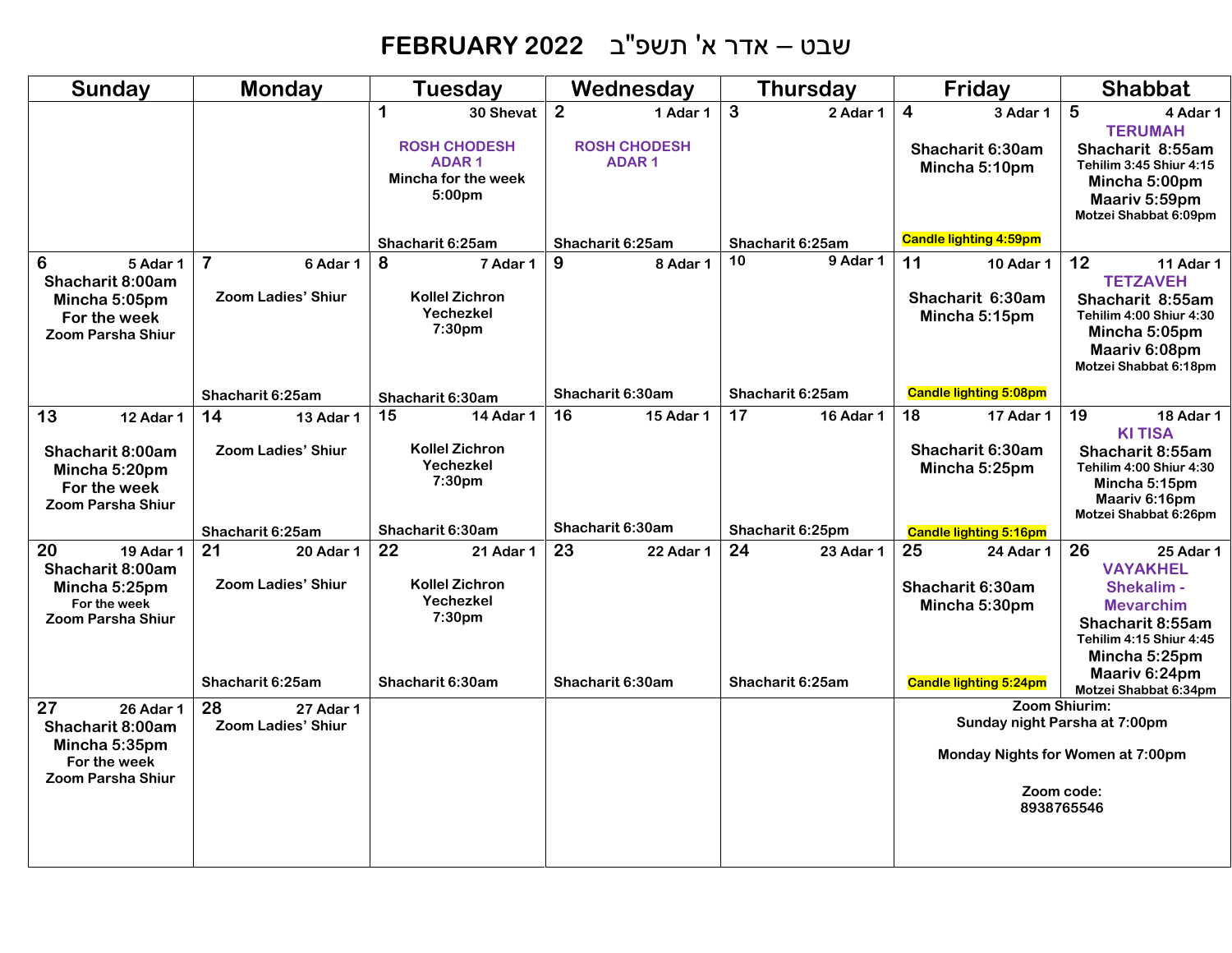# אדר א' – אדר ב' תשפ"ב **2022 MARCH**

| <b>Sunday</b>                                                                                                                                | <b>Monday</b>                                                                                                   | <b>Tuesday</b>                                                                                         | Wednesday                                                                                                                                                   | <b>Thursday</b>                                                                                                 | Friday                                                                                                               | <b>Shabbat</b>                                                                                                                                                                    |
|----------------------------------------------------------------------------------------------------------------------------------------------|-----------------------------------------------------------------------------------------------------------------|--------------------------------------------------------------------------------------------------------|-------------------------------------------------------------------------------------------------------------------------------------------------------------|-----------------------------------------------------------------------------------------------------------------|----------------------------------------------------------------------------------------------------------------------|-----------------------------------------------------------------------------------------------------------------------------------------------------------------------------------|
|                                                                                                                                              | Zoom Shiurim:<br>Sunday night Parsha at 7:00pm<br>Monday Nights for Women at 7:00pm<br>Zoom code:<br>8938765546 | 1<br><b>28 Adar 1</b>                                                                                  | $\overline{2}$<br>29 Adar 1                                                                                                                                 | 3<br>30 Adar 1<br><b>ROSH CHODESH</b><br><b>ADAR2</b>                                                           | 4<br>1 Adar 2<br><b>ROSH CHODESH</b><br><b>ADAR2</b><br>Shacharit 6:20am<br>Mincha 5:40pm                            | 5<br>2 Adar 2<br><b>PEKUDEI</b><br>Shacharit 8:55am<br>Tehilim 4:15 Shiur 4:45<br>Mincha 5:30pm<br>Maariv 6:32pm<br>Motzei Shabbat 6:42pm                                         |
|                                                                                                                                              |                                                                                                                 | Shacharit 6:30am                                                                                       | Shacharit 6:30am                                                                                                                                            | Shacharit 6:20am                                                                                                | <b>Candle lighting 5:32pm</b>                                                                                        |                                                                                                                                                                                   |
| 6<br>3 Adar 2<br>Shacharit 8:00am<br>Mincha 5:45pm<br>For the week<br><b>Zoom Parsha Shiur</b>                                               | $\overline{7}$<br>4 Adar 2<br><b>Zoom Ladies' Shiur</b>                                                         | 8<br>5 Adar 2<br><b>Kollel Zichron</b><br>Yechezkel<br>7:30pm                                          | 9<br>6 Adar 2                                                                                                                                               | 10<br>7 Adar 2                                                                                                  | 11<br>8 Adar 2<br>Shacharit 6:30am<br>Mincha 5:50pm                                                                  | 12<br>9 Adar 2<br><b>VAYIKRA ZACHOR</b><br>Shacharit 8:55am<br>Tehilim 4:30 Shiur 5:00<br>Mincha 5:40pm<br>Maariv 6:40pm<br>Motzei Shabbat 6:50pm                                 |
|                                                                                                                                              | Shacharit 6:25am                                                                                                | Shacharit 6:30am                                                                                       | Shacharit 6:30am                                                                                                                                            | Shacharit 6:25am                                                                                                | <b>Candle lighting5:40pm</b>                                                                                         |                                                                                                                                                                                   |
| 13<br><b>10 Adar 2</b><br>Shacharit 8:00am<br>Mincha 6:50pm<br>For the week<br><b>DAYLIGHT SAVINGS</b><br><b>BEGINS</b><br>Zoom Parsha Shiur | 14<br>11 Adar 2<br><b>Zoom Ladies' Shiur</b><br>Shacharit 6:25am                                                | 15<br>12 Adar 2<br><b>Kollel Zichron</b><br>Yechezkel<br>7:30pm<br>Shacharit 6:30am                    | 16<br><b>13 Adar 2</b><br><b>Taanit Esther</b><br>Fast Begins 5:53am<br>Shacharit 6:20am<br>Fast Ends 7:45<br>Mincha 6:45pm<br>Maariv 7:45<br>Megillah 7:50 | 17<br><b>14 Adar 2</b><br><b>PURIM</b><br>Shacharit 6:20am<br>Megillah 7:30am<br>Mincha 3:00pm<br>Maariv 8:30pm | 18<br><b>15 Adar 2</b><br><b>SHUSHAN PURIM</b><br>Shacharit 6:30am<br>Mincha 6:55pm<br><b>Candle lighting 6:47pm</b> | 19<br><b>16 Adar 2</b><br><b>TZAV</b><br>Shacharit 8:55am<br>Tehilim 5:00 Shiur 5:30<br>Mincha 6:45pm<br>Maariv 7:47pm<br>Motzei Shabbat 7:57pm                                   |
| 20<br>17 Adar 2<br><b>Shacharit 8:00am</b><br>Mincha 7:00pm<br>For the week<br><b>Zoom Parsha Shiur</b>                                      | 21<br><b>18 Adar 2</b><br><b>Zoom Ladies' Shiur</b><br>Shacharit 6:25am                                         | 22<br><b>19 Adar 2</b><br><b>Kollel Zichron</b><br>Yechezkel<br>7:30 <sub>pm</sub><br>Shacharit 6:30am | 23<br>20 Adar 2<br>Shacharit 6:30am                                                                                                                         | 24<br>21 Adar 2<br>Shacharit 6:25am                                                                             | 25<br>22 Adar 2<br>Shacharit 6:30am<br>Mincha 7:00pm<br><b>Candle lighting 6:55pm</b>                                | 26<br>23 Adar 2<br><b>SHEMINI - PARAH</b><br><b>MEVARCHIM HACHODESH</b><br>Shacharit 8:55am<br>Tehilim 5:00 Shiur 5:30<br>Mincha 6:55pm<br>Maariv 7:55pm<br>Motzei Shabbat 8:05pm |
| 27<br><b>24 Adar 2</b><br>Shacharit 8:00am<br>Mincha 7:10pm<br>For the week<br><b>Zoom Parsha Shiur</b>                                      | 28<br>25 Adar 2<br><b>Zoom Ladies' Shiur</b>                                                                    | 29<br>26 Adar 2<br><b>Kollel Zichron</b><br>Yechezkel<br>7:30pm                                        | 30<br>27 Adar 2                                                                                                                                             | 31<br><b>28 Adar 2</b>                                                                                          |                                                                                                                      |                                                                                                                                                                                   |
|                                                                                                                                              | Shacharit 6:25am                                                                                                | Shacharit 6:30am                                                                                       | Shacharit 6:30am                                                                                                                                            | Shacharit 6:25am                                                                                                |                                                                                                                      |                                                                                                                                                                                   |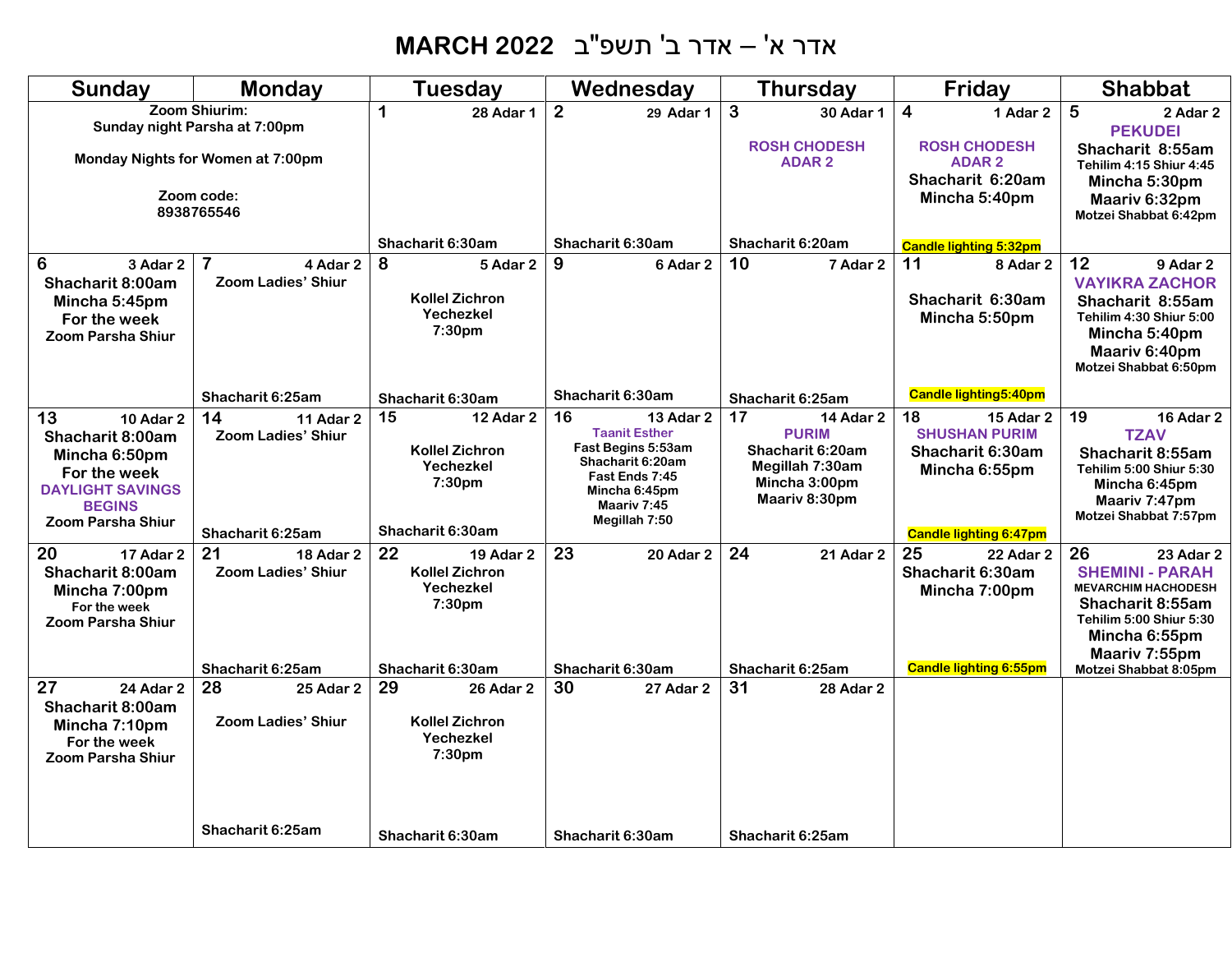# אדר ב' – ניסן תשפ"ב **2022 APRIL**

| <b>Sunday</b>                                                                                                  | <b>Monday</b>                                                                                                          | <b>Tuesday</b>                                                              | Wednesday                                                     | <b>Thursday</b>                                                                           | Friday                                                                                                                                                                      | <b>Shabbat</b>                                                                                                                                                                |
|----------------------------------------------------------------------------------------------------------------|------------------------------------------------------------------------------------------------------------------------|-----------------------------------------------------------------------------|---------------------------------------------------------------|-------------------------------------------------------------------------------------------|-----------------------------------------------------------------------------------------------------------------------------------------------------------------------------|-------------------------------------------------------------------------------------------------------------------------------------------------------------------------------|
|                                                                                                                | Zoom Shiurim:<br>Sunday night Parsha at 7:00pm<br><b>Monday Nights for Women at 7:00pm</b><br>Zoom code:<br>8938765546 |                                                                             |                                                               |                                                                                           | $\mathbf 1$<br><b>29 Adar 2</b><br>Shacharit 6:30am<br>Mincha 7:00pm<br><b>Candle lighting 7:02pm</b>                                                                       | $\overline{2}$<br>1 Nissan<br><b>ROSH CHODESH</b><br><b>TAZRIA</b><br>Shacharit 8:55am<br>Tehilim 5:00 Shiur 5:30<br>Mincha 7:00pm<br>Maariy 8:02pm<br>Motzei Shabbat 8:12pm  |
| 3<br>2 Nissan<br>Shacharit 8:00am<br>Mincha 7:10pm<br>For the week<br><b>Zoom Parsha Shiur</b>                 | $\overline{\mathbf{4}}$<br>3 Nissan<br><b>Zoom Ladies' Shiur</b>                                                       | 5<br>4 Nissan<br><b>Kollel Zichron</b><br>Yechezkel<br>7:30 <sub>pm</sub>   | 6<br>5 Nissan                                                 | $\overline{7}$<br>6 Nissan                                                                | 8<br>7 Nissan<br>Shacharit 6:30am<br>Mincha 7:00pm                                                                                                                          | 9<br>8 Nissan<br><b>METZORA</b><br>Shacharit 8:55am<br><b>Shabbat Hagadol</b><br>Drasha 6:15pm<br>Mincha 7:10pm<br>Maariv 8:09pm<br>Motzei Shabbat 8:19pm                     |
|                                                                                                                | Shacharit 6:25am                                                                                                       | Shacharit 6:30am                                                            | Shacharit 6:30am                                              | Shacharit 6:25am                                                                          | <b>Candle lighting7:09pm</b>                                                                                                                                                |                                                                                                                                                                               |
| 10<br>9 Nissan<br>Shacharit 8:00am<br>Mincha 7:20pm<br>For the week<br><b>Zoom Parsha Shiur</b>                | 11<br>10 Nissan<br><b>Zoom Ladies' Shiur</b>                                                                           | 12<br>11 Nissan<br><b>Kollel Zichron</b><br>Yechezkel<br>7:30pm             | 13<br>12 Nissan                                               | 14<br>13 Nissan<br><b>Bedikat Chametz</b>                                                 | 15<br>14 Nissan<br><b>EREV PESACH</b><br>Shacharit 6:30am<br>Fast of the first born<br><b>Stop eating Chametz</b><br>bv10:19am<br>Biyur Chametz by 11:37am<br>Mincha 7:10pm | 16<br>15 Nissan<br><b>SECOND SEDER</b><br>Shacharit 8:55am<br>Mincha 7:15pm<br>Maariv 8:17pm<br><b>Candle Lighting 8:27pm</b>                                                 |
|                                                                                                                | Shacharit 6:25am                                                                                                       | Shacharit 6:30am                                                            | Shacharit 6:30am                                              | Shacharit 6:25pm                                                                          | <b>Candle lighting 7:17pm</b>                                                                                                                                               | Night 1 of Omer                                                                                                                                                               |
| 17<br>16 Nissan<br>Pesach Day 2<br>Shacharit 8:55am<br>Mincha 7:15pm<br>Maariv 8:18pm<br>Motzei Yom Tov 8:28pm | 18<br>17 Nissan<br><b>Chol Hamoed Pesach</b><br>Mincha 7:25pm                                                          | 19<br>18 Nissan<br><b>Chol Hamoed Pesach</b><br>Mincha 7:25pm               | 20<br>19 Nissan<br><b>Chol Hamoed Pesach</b><br>Mincha 7:25pm | 21<br>20 Nissan<br><b>Erev Yom Tov</b><br>Shacharit 6:20am<br>Mincha7:30pm<br>(שחיינו no) | 22<br>21 Nissan<br><b>PESACH</b><br>Shacharit 8:55am<br>Mincha 7:00pm                                                                                                       | 23<br>22 Nissan<br><b>PESACH</b><br>Shacharit 8:55am<br>Yizkor 10:45am<br>Mincha 7:25pm<br>Maariv 8:24pm                                                                      |
| Night 2 of Omer                                                                                                | Shacharit 6:25am<br>Night 3 of Omer                                                                                    | Shacharit 6:25am<br>Night 4 of Omer                                         | Shacharit 6:25am<br>Night 5 of Omer                           | Night 6 of Omer<br><b>Cande Lighting 7:23pm</b>                                           | Night 7 of Omer<br><b>Candle lighting 7:24pm</b>                                                                                                                            | Motzei Shabbat 8:34pm<br>Night 8 of Omer                                                                                                                                      |
| 24<br>23 Nissan<br>Shacharit 8:00am<br>Mincha 7:30pm<br>For the week<br><b>Zoom Parsha Shiur</b>               | 25<br>24 Nissan<br><b>Zoom Ladies' Shiur</b>                                                                           | 26<br>25 Nissan<br><b>Kollel Zichron</b><br>Yechezkel<br>7:30 <sub>pm</sub> | 27<br>26 Nissan                                               | 28<br>27 Nissan<br><b>Yom Hashoah</b>                                                     | 29<br>28 Nissan<br>Shacharit 6:30pm<br>Mincha 7:00pm                                                                                                                        | 30<br>29 Nissan<br><b>ACHAREI MOT</b><br><b>MEVARCHIM HACHODESH</b><br>Shacharit 8:55am<br>Tehilim 5:00 Shiur 5:30<br>Mincha 7:30pm<br>Maariv 8:31pm<br>Motzei Shabbat 8:41pm |
| Night 9 of Omer                                                                                                | Shacharit 6:25am<br>Night 10 of Omer                                                                                   | Shacharit 6:30am<br>Night 11 of Omer                                        | Shacharit 6:30am<br>Night 12 of Omer                          | Shacharit 6:25am<br>Night 13 of Omer                                                      | Night 14 of Omer<br><b>Candle Lighting 7:31pm</b>                                                                                                                           | Night 15 of Omer                                                                                                                                                              |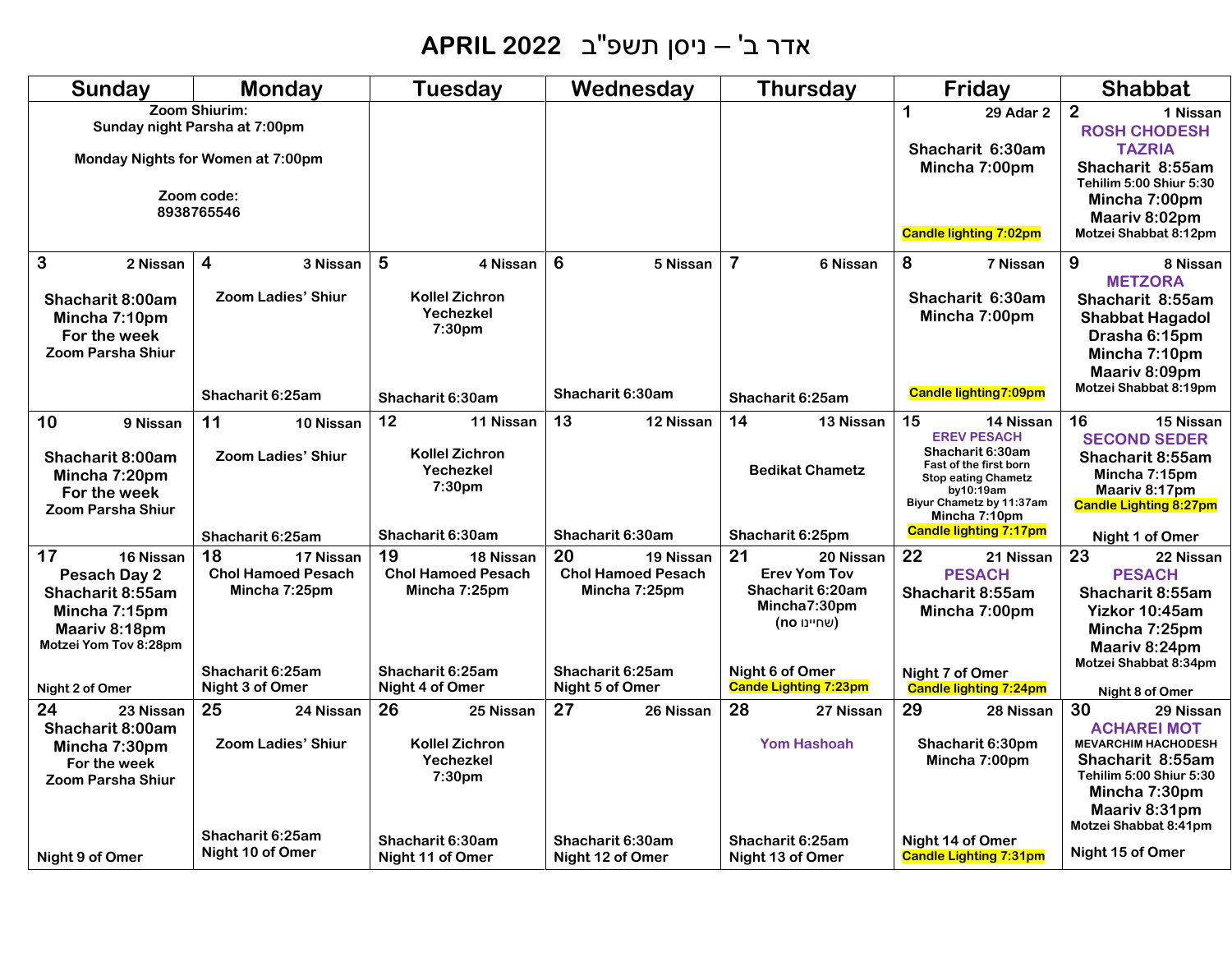# ניסן - אייר תשפ"ב **2022 MAY**

| <b>Sunday</b>                                                                                                                              | <b>Monday</b>                                                                      | <b>Tuesday</b>                                                                                                              | Wednesday                                                 | <b>Thursday</b>                                                            | Friday                                                                                                  | <b>Shabbat</b>                                                                                                                                                             |
|--------------------------------------------------------------------------------------------------------------------------------------------|------------------------------------------------------------------------------------|-----------------------------------------------------------------------------------------------------------------------------|-----------------------------------------------------------|----------------------------------------------------------------------------|---------------------------------------------------------------------------------------------------------|----------------------------------------------------------------------------------------------------------------------------------------------------------------------------|
| $\mathbf 1$<br>30 Nissan<br><b>Rosh Chodesh Iyar</b><br>Shacharit 8:00am<br>Mincha 7:45pm<br>For the week<br><b>Zoom Parsha Shiur</b>      | $\overline{2}$<br>1 Iyar<br><b>Rosh Chodesh Iyar</b><br>Zoom Ladies' Shiur         | $\mathbf{3}$<br>2 Iyar<br><b>Kollel Zichron</b><br>Yechezkel<br>7:30pm                                                      | $\overline{\mathbf{4}}$<br>3 Iyar<br><b>Yom HaZikaron</b> | 5<br>4 Iyar<br>Yom Ha'atzma'ut                                             | 6<br>5 lyar<br>Shacharit 6:30am<br>Mincha 7:00pm                                                        | $\overline{7}$<br>6 Iyar<br><b>KEDOSHIM</b><br>Shacharit 8:55am<br>Tehilim 5:00 Shiur 5:30<br>Mincha 7:40pm<br>Maariy 8:40m<br>Motzei Shabbat 8:50pm                       |
| Night 16 of Omer                                                                                                                           | Shacharit 6:20am<br>Night 17 of Omer                                               | Shacharit 6:30am<br>Night 18 of Omer                                                                                        | Shacharit 6:30am<br>Night 19 of Omer                      | Shacharit 6:25am<br>Night 20 of Omer                                       | <b>Candle lighting 7:39pm</b><br>Night 21 of Omer                                                       | Night 22 of Omer                                                                                                                                                           |
| 8<br>7 Iyar<br><b>MOTHERS DAY</b><br>Shacharit 8:00am<br>Mincha 7:50pm<br>For the week<br><b>Zoom Parsha Shiur</b>                         | 9<br>8 Ivar<br><b>Zoom Ladies' Shiur</b>                                           | 10<br>9 lyar<br>Kollel Zichron<br>Yechezkel<br>7:30 <sub>pm</sub>                                                           | 11<br>10 Iyar                                             | 12<br>11 Iyar                                                              | 13<br>12 Iyar<br>Shacharit 6:30am<br>Mincha 7:00pm                                                      | 14<br>13 Iyar<br><b>EMOR</b><br>Shacharit 8:55am<br>Tehilim 5:00 Shiur 5:30<br>Mincha 7:45pm<br>Maariv 8:46pm                                                              |
| Night 23 of Omer                                                                                                                           | Shacharit 6:25am<br>Night 24 of Omer                                               | Shacharit 6:30am<br>Night 25 of Omer                                                                                        | Shacharit 6:30am<br>Night 26 of Omer                      | Shacharit 6:25am<br>Night 27 of Omer                                       | <b>Candle lighting7:46pm</b><br>Night 28 of Omer                                                        | Motzei Shabbat 8:56pm<br>Night 29 of Omer                                                                                                                                  |
| 15<br>14 Iyar<br><b>PESACH SHEINI</b><br>Shacharit 8:00am<br>Mincha 7:55pm<br>For the week<br><b>Zoom Parsha Shiur</b><br>Night 30 of Omer | 16<br>15 Iyar<br><b>Zoom Ladies' Shiur</b><br>Shacharit 6:25am<br>Night 31 of Omer | 17<br>16 lyar<br>Kollel Zichron<br>Yechezkel<br>7:30pm<br>Shacharit 6:30am<br>Night 32 of Omer                              | 18<br>17 Iyar<br>Shacharit 6:30am<br>Night 33 of Omer     | 19<br>18 Iyar<br><b>Lag BaOmer</b><br>Shacharit 6:25pm<br>Night 34 of Omer | 20<br>19 Iyar<br>Shacharit 6:30am<br>Mincha 7:00pm<br><b>Candle lighting 7:52pm</b><br>Night 35 of Omer | 21<br>20 Iyar<br><b>BEHAR</b><br>Shacharit 8:55am<br>Tehilim 5:00 Shiur 5:30<br>Mincha 7:50pm<br>Maariv 8:52pm<br>Motzei Shabbat 9:02pm<br>Night 36 of Omer                |
| 22<br>21 Iyar<br>Shacharit 8:00am<br>Mincha 8:00pm<br>For the week<br><b>Zoom Parsha Shiur</b><br>Night 37 of Omer                         | 23<br>22 Iyar<br><b>Zoom Ladies' Shiur</b><br>Shacharit 6:25am                     | 24<br>23 Iyar<br>Kollel Zichron<br>Yechezkel<br>7:30 <sub>pm</sub><br>Shacharit 6:30am                                      | 25<br>24 Iyar<br>Shacharit 6:30am                         | 26<br>25 lyar<br>Shacharit 6:25am                                          | 27<br>26 lyar<br>Shacharit 6:30am<br>Mincha 7:00pm<br><b>Candle lighting 7:58pm</b>                     | 28<br>27 Iyar<br><b>BECHUKOTAI</b><br><b>MEVARCHIM HACHODESH</b><br>Shacharit 8:55am<br>Tehilim 5:00 Shiur 5:30<br>Mincha 8:00pm<br>Maariv 8:58pm<br>Motzei Shabbat 9:08pm |
| 29<br>28 Iyar                                                                                                                              | Night 38 of Omer<br>30<br>29 Iyar                                                  | Night 39 of Omer<br>31<br>1 Sivan                                                                                           | Night 40 of Omer                                          | Night 41 of Omer                                                           | Night 42 of Omer                                                                                        | Night 43 of Omer<br>Zoom Shiurim:                                                                                                                                          |
| <b>Yom Yerushalayim</b><br>Shacharit 8:00am<br>Mincha 8:10pm<br>For the week<br><b>Zoom Parsha Shiur</b><br>Night 44 of Omer               | <b>Memorial Day</b><br>Zoom Ladies' Shiur<br>Shacharit 7:25am<br>Night 45 of Omer  | <b>ROSH CHODESH</b><br><b>SIVAN</b><br><b>Kollel Zichron</b><br>Yechezkel<br>7:30pm<br>Shacharit 6:20am<br>Night 46 of Omer |                                                           |                                                                            |                                                                                                         | Sunday night Parsha at 7:00pm<br>Monday Nights for Women at 7:00pm<br>Zoom code:<br>8938765546                                                                             |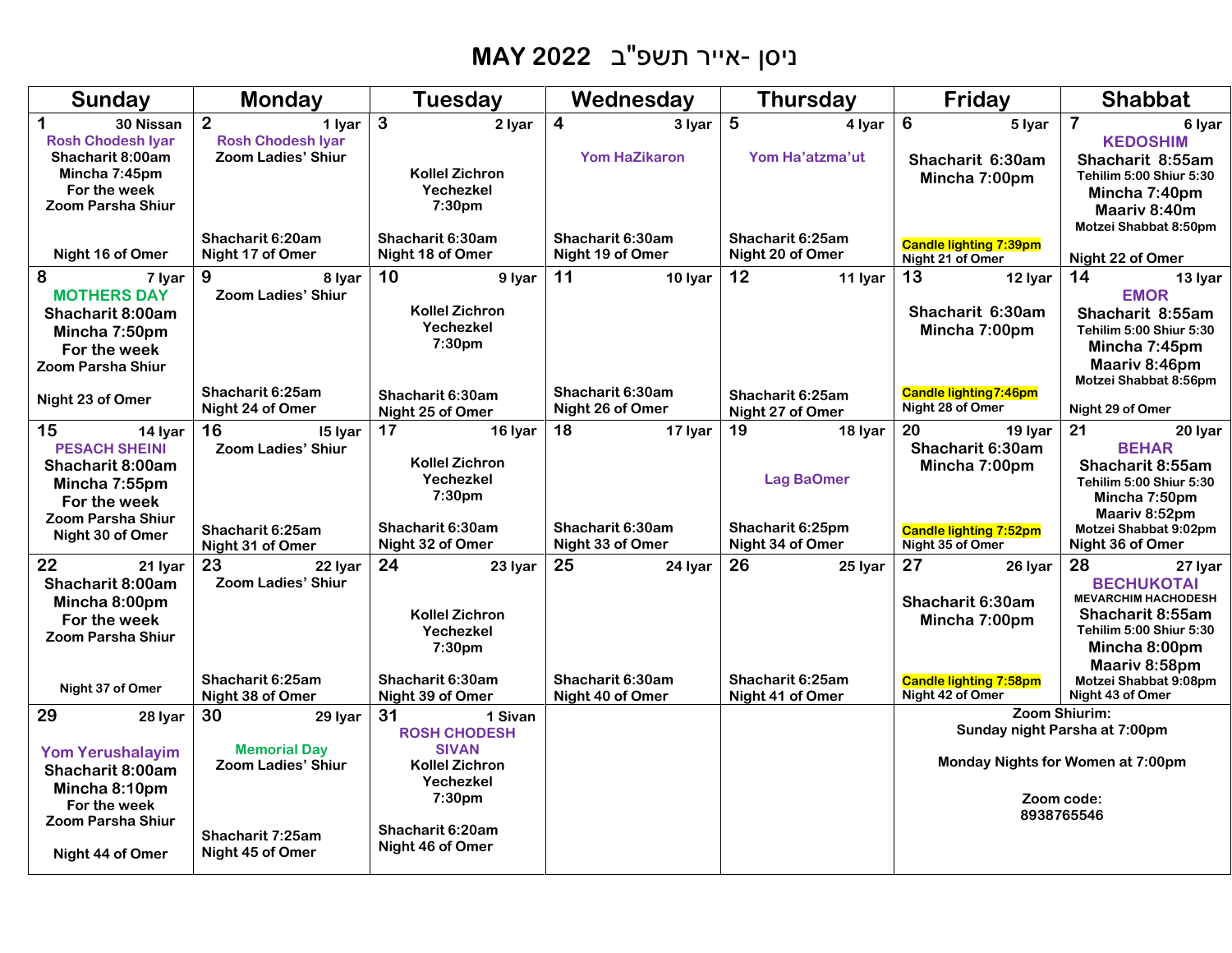# אייר - סיון תשפ"ב **2022 JUNE**

| <b>Sunday</b>                                                                                                         | <b>Monday</b>                                                                                                                                     | <b>Tuesday</b>                                                                                                                                 | Wednesday                                              | <b>Thursday</b>                                        | Friday                                                                               | <b>Shabbat</b>                                                                                                                                                           |
|-----------------------------------------------------------------------------------------------------------------------|---------------------------------------------------------------------------------------------------------------------------------------------------|------------------------------------------------------------------------------------------------------------------------------------------------|--------------------------------------------------------|--------------------------------------------------------|--------------------------------------------------------------------------------------|--------------------------------------------------------------------------------------------------------------------------------------------------------------------------|
|                                                                                                                       | Zoom Shiurim:<br>Sunday night Parsha at 7:00pm<br>Monday Nights for Women at 7:00pm                                                               |                                                                                                                                                | 1<br>2 Sivan<br>Mincha 8:10 for the<br>week            | $\overline{2}$<br>3 Sivan                              | 3<br>4 Sivan<br>Shacharit 6:30am<br>Mincha 7:00pm                                    | $\overline{\mathbf{4}}$<br>5 Sivan<br><b>EREV SHAVUOT</b><br><b>BAMIDBAR</b><br>Shacharit 8:55am                                                                         |
|                                                                                                                       | Zoom code:<br>8938765546                                                                                                                          |                                                                                                                                                | Shacharit 6:30am<br>Night 47 of Omer                   | Shacharit 6:25am<br>Night 48 of Omer                   | <b>Candle lighting 8:04pm</b><br>Night 49 of Omer                                    | Mincha 8:00pm<br>Maariv 9:03m<br><b>Candle Lighting 9:13pm</b><br><b>Learning Program TBA</b>                                                                            |
| 5<br>6 Sivan<br><b>SHAVUOT-1</b><br><b>Shacharit</b><br>4:50 am & 8:55am<br>Mincha 8:10pm<br>Maariv 9:04pm            | $6\phantom{1}6$<br>7 Sivan<br><b>SHAVUOT - 2</b><br>Shacharit 8:55am<br>Yizkor 10:15am<br>Mincha 8:10pm<br>Maariv 9:04pm<br>Motzei Yom Tov 9:14pm | $\overline{\mathbf{7}}$<br>8 Sivan<br><b>Kollel Zichron</b><br>Yechezkel<br>7:30 <sub>pm</sub><br>Mincha 8:15pm<br>For the rest of the<br>week | 8<br>9 Sivan                                           | 9<br>10 Sivan                                          | 10<br>11 Sivan<br>Shacharit 6:30am<br>Mincha 7:00pm                                  | 11<br>12 Sivan<br><b>NASO</b><br>Shacharit 8:55am<br>Tehilim 5:00 Shiur 5:30<br>Mincha 6:00pm<br>Maariv 9:07pm<br>Motzei Shabbat 9:17pm                                  |
| <b>Candle Lighting 9:14pm</b>                                                                                         |                                                                                                                                                   | Shacharit 6:30am                                                                                                                               | Shacharit 6:30am                                       | Shacharit 6:25am                                       | <b>Candle lighting 8:08pm</b>                                                        |                                                                                                                                                                          |
| 12<br>13 Sivan<br>Shacharit 8:00am<br>Mincha 8:15pm<br>For the week<br><b>Zoom Parsha Shiur</b>                       | 13<br>14 Sivan<br><b>Zoom Ladies' Shiur</b>                                                                                                       | 14<br>15 Sivan<br>Kollel Zichron<br>Yechezkel<br>7:30pm                                                                                        | 15<br>16 Sivan                                         | 16<br>17 Sivan                                         | 17<br>18 Sivan<br>Shacharit 6:30am<br>Mincha 7:00pm                                  | 18<br>19 Sivan<br><b>BEHA'ALOTCHA</b><br>Shacharit 8:55am<br>Tehilim 5:00 Shiur 5:30<br>Mincha 6:00pm<br>Maariv 9:10pm<br>Motzei Shabbat 9:20pm                          |
|                                                                                                                       | Shacharit 6:25am                                                                                                                                  | Shacharit 6:30am                                                                                                                               | Shacharit 6:30am                                       | Shacharit 6:25pm                                       | <b>Candle lighting 8:11pm</b>                                                        |                                                                                                                                                                          |
| 19<br>20 Sivan<br><b>FATHERS DAY</b><br>Shacharit 8:00am<br>Mincha 8:20pm<br>For the week<br><b>Zoom Parsha Shiur</b> | 20<br>21 Sivan<br><b>Zoom Ladies' Shiur</b><br>Shacharit 6:25am                                                                                   | 21<br>22 Sivan<br><b>Kollel Zichron</b><br>Yechezkel<br>7:30 <sub>pm</sub><br>Shacharit 6:30am                                                 | 22<br>23 Sivan<br>Shacharit 6:30am                     | 23<br>24 Sivan<br>Shacharit 6:25am                     | 24<br>25 Sivan<br>Shacharit 6:30am<br>Mincha 7:00pm<br><b>Candle lighting 8:12pm</b> | 25<br>26 Sivan<br><b>SHELACH</b><br><b>MEVARCHIM HACHODESH</b><br>Shacharit 8:55am<br>Tehilim 5:00 Shiur 5:30<br>Mincha 6:00pm<br>Maariv 9:11pm<br>Motzei Shabbat 9:21pm |
| 26<br>27 Sivan<br>Shacharit 8:00am<br>Mincha 8:20pm<br>For the week<br><b>Zoom Parsha Shiur</b>                       | 27<br>28 Sivan<br><b>Zoom Ladies' Shiur</b>                                                                                                       | 28<br>29 Sivan<br><b>Kollel Zichron</b><br>Yechezkel<br>7:30pm                                                                                 | 29<br>30 Sivan<br><b>Rosh Chodesh</b><br><b>Tammuz</b> | 30<br>1 Tammuz<br><b>Rosh Chodesh</b><br><b>Tammuz</b> |                                                                                      |                                                                                                                                                                          |
|                                                                                                                       | Shacharit 6:25am                                                                                                                                  | Shacharit 6:30am                                                                                                                               | Shacharit 6:20am                                       | Shacharit 6:20am                                       |                                                                                      |                                                                                                                                                                          |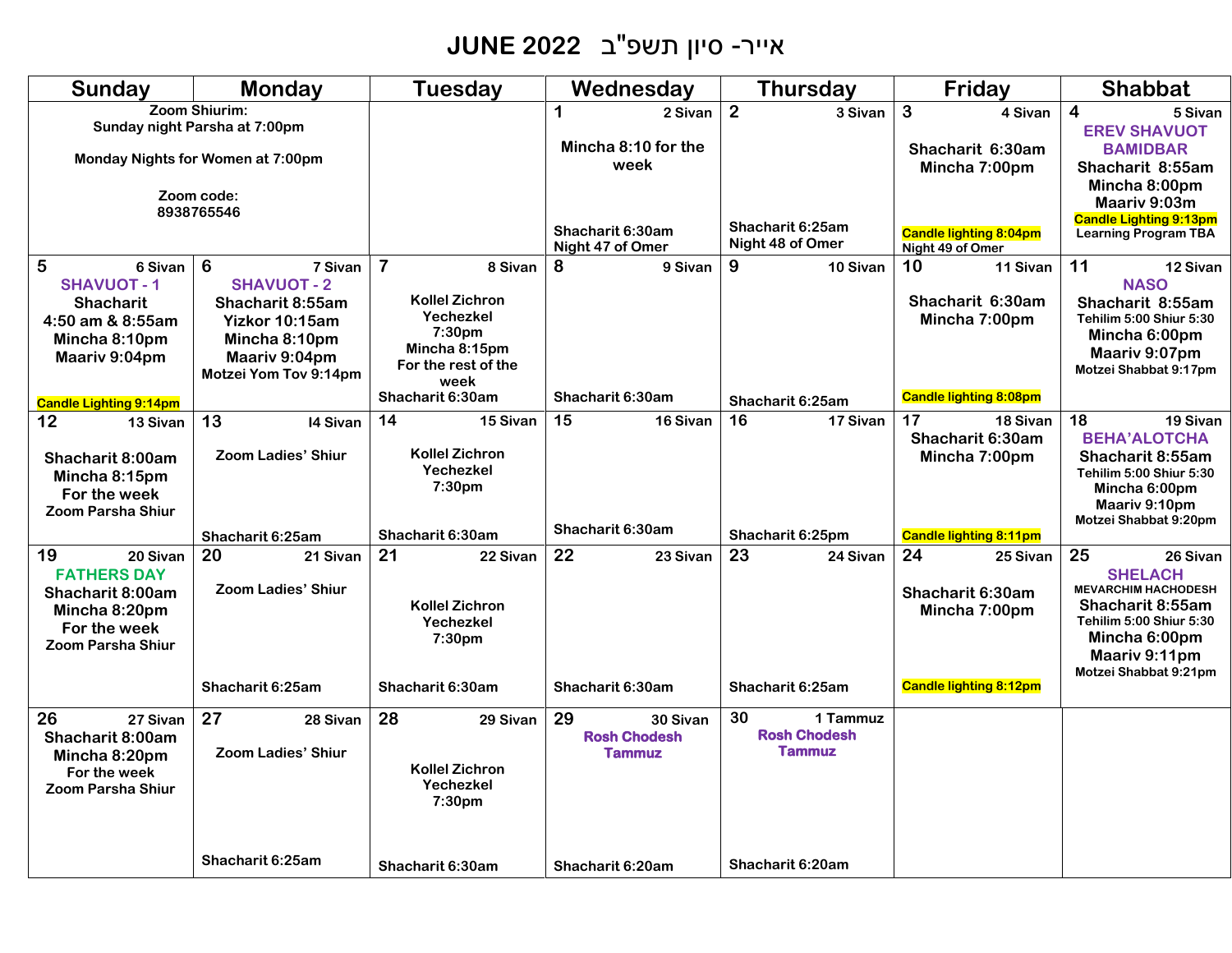## תמוז - אב תשפ"ב **2022 JULY**

| <b>Sunday</b>                                                                                                                                     | Monday                                         | Tuesday          | Wednesday              | <b>Thursday</b>            | Friday                                                                       | <b>Shabbat</b>                                                                                                                                 |
|---------------------------------------------------------------------------------------------------------------------------------------------------|------------------------------------------------|------------------|------------------------|----------------------------|------------------------------------------------------------------------------|------------------------------------------------------------------------------------------------------------------------------------------------|
|                                                                                                                                                   |                                                |                  |                        |                            | $\mathbf 1$<br>2 Tammuz<br>Shacharit 6:30am<br>Mincha 7:00pm                 | 2 <sup>1</sup><br>3 Tammuz<br><b>KORACH</b><br>Shacharit 8:55am<br>Mincha 6:00 pm<br>Maariv 9:11pm<br>Motzei Shabbat 9:21pm                    |
|                                                                                                                                                   |                                                |                  |                        |                            | <b>Candle lighting 8:12pm</b>                                                |                                                                                                                                                |
| 3<br>4 Tammuz<br>Shacharit 8:00am<br>Mincha 8:20pm<br><b>For the Week</b>                                                                         | $\overline{\mathbf{4}}$<br>5 Tammuz            | 5<br>6 Tammuz    | 6<br>7 Tammuz          | $\overline{7}$<br>8 Tammuz | 8<br>9 Tammuz<br>Shacharit 6:30am<br>Mincha 7:00pm                           | 9<br>10 Tammuz<br><b>CHUKAS</b><br>Shacharit 8:55am<br>Mincha 6:00pm<br>Maariv 9:09pm<br>Motzei Shabbat 9:19pm                                 |
|                                                                                                                                                   | Shacharit 6:25am                               | Shacharit 6:30am | Shacharit 6:30am       | Shacharit 6:25am           | <b>Candle lighting 8:10pm</b>                                                |                                                                                                                                                |
| 10<br>11 Tammuz<br>Shacharit 8:00am<br>Mincha 8:15pm<br>For the week                                                                              | 11<br><b>12 Tammuz</b>                         | 12<br>13 Tammuz  | 13<br><b>14 Tammuz</b> | 14<br>15 Tammuz            | 15<br>16 Tammuz<br>Shacharit 6:30am<br>Mincha 7:00pm                         | 16<br>17 Tammuz<br><b>BALAK</b><br>Shacharit 8:55am<br>Mincha 6:00pm<br>Maariv 9:05pm<br>Motzei Shabbat 9:15pm                                 |
|                                                                                                                                                   | Shacharit 6:25am                               | Shacharit 6:30am | Shacharit 6:30am       | Shacharit 6:25pm           | <b>Candle lighting 8:07pm</b>                                                |                                                                                                                                                |
| 17<br>18 Tammuz<br><b>Sheva Asar</b><br><b>B'Tammuz Nidche</b><br><b>Fast Begins 4:27am</b><br>Shacharit 8:00am<br>Mincha 8:10pm<br>Maariv 9:05pm | 18<br>19 Tammuz<br>Mincha 8:20<br>For the week | 19<br>20 Tammuz  | 20<br>21 Tammuz        | 21<br>22 Tammuz            | 22<br>23 Tammuz<br>Shacharit 6:30am<br>Mincha 7:00pm                         | 23<br>24 Tammuz<br><b>PINCHAS</b><br><b>MEVARCHIM HACHODESH</b><br>Shacharit 8:55am<br>Mincha 6:00pm<br>Maariv 9:00pm<br>Motzei Shabbat 9:10pm |
| <b>Fast Ends 9:13pm</b>                                                                                                                           | Shacharit 6:25am                               | Shacharit 6:30am | Shacharit 6:30am       | Shacharit 6:25am           | <b>Candle lighting 8:02pm</b>                                                |                                                                                                                                                |
| 24<br>25 Tammuz<br>Shacharit 8:00am<br>Mincha 8:05pm<br>For the week                                                                              | 25<br>26 Tammuz                                | 26<br>27 Tammuz  | 27<br>28 Tammuz        | 28<br>29 Tammuz            | 29<br>1 Av<br><b>ROSH CHODESH</b><br>AV<br>Shacharit 6:20am<br>Mincha 7:00pm | 30<br>2 Av<br><b>MATOT/MASEI</b><br>Shacharit 8:55am<br>Mincha 6:00pm<br>Maariv 8:54pm                                                         |
| 31<br>3 Av<br>Shacharit 8:00am<br>Mincha 8:00pm<br>For the week                                                                                   | Shacharit 6:25am                               | Shacharit 6:30am | Shacharit 6:30am       | Shacharit 6:25am           | <b>Candle lighting 7:56pm</b>                                                | Motzei Shabbat 9:04pm                                                                                                                          |